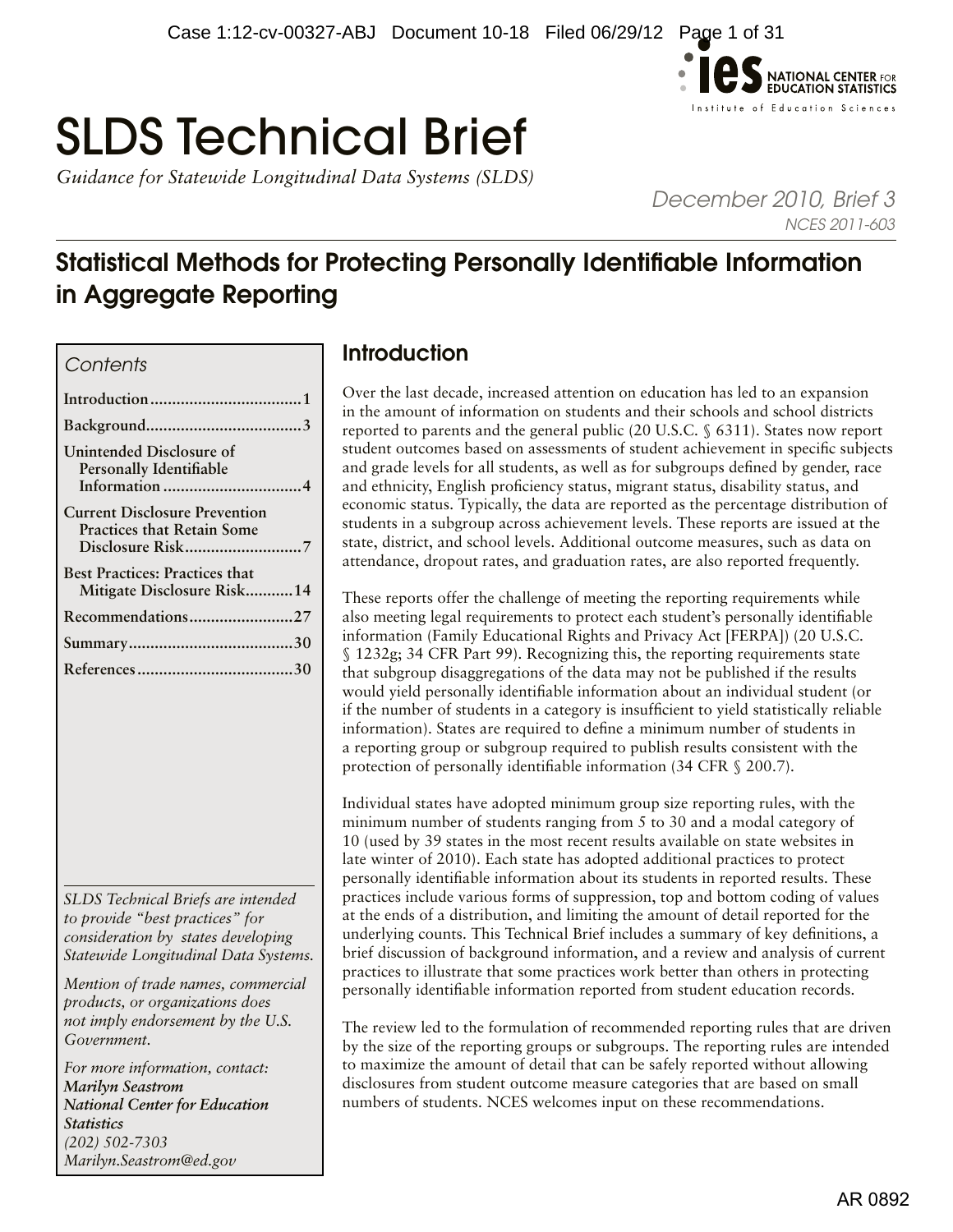#### *Definitions*

**Personally identifiable information** includes the name and address of the student and the student's family; a personal identifier, such as the student's Social Security Number, student number, or biometric record; other indirect information, such as the student's date and place of birth and mother's maiden name; other information that, alone or in combination, is linked or linkable to a specific student that would allow a reasonable person in the school community, who does not have personal knowledge of relevant circumstances, to identify a student with reasonable certainty; and information based on a targeted request.

**Disclosure** means to permit access to or the release, transfer, or other communication of personally identifiable information contained in education records by any means. To avoid disclosures in published tables, whenever possible, data about individual students should be combined with data from a sufficient number of other students to disguise the attributes of a single student. When this is not possible, data about small numbers of students should not be published.

**Suppression** refers to withholding information from publication. Some information is withheld from publication in a table to protect data based on small counts because the release of the information would likely lead to a disclosure. Other information is withheld from publication in a table to prevent the calculation of the data based on small counts from the published information; this is known as complementary suppression.

**Recoding** refers to reporting values as being within a specified range rather than as a specific value.

**Top coding** refers to reporting values over a set value as greater than that value.

**Bottom coding** refers to reporting values under a set value as less than that value.

Top coding and bottom coding are specific types of recoding. These procedures are used to protect data for individual students from disclosure.

**Subgroups** refer to students within a larger group who share specific characteristics, such as the subgroup of male students and the subgroup of female students within a school or within a grade in a school. Information from student records is often reported for subgroups of students by gender, race and ethnicity, English proficiency status, migrant status, disability status, and economic status.

**Outcome** measures refer to the student's educational experiences that are recorded in student's educational records. For example, student grades, courses completed, scores on standardized assessments, school attendance, graduation status, participation in extracurricular activities, and disciplinary actions are commonly reported measures of student outcomes.

**Categories** refer to groups of students that share specific experiences that comprise the range of possible outcomes for each educational measure. For example, the percent of students with passing as compared to failing grades, the percent of students who dropout as compared to completing high school, or the percent of students who scored at each of several achievement levels on a standardized state assessment.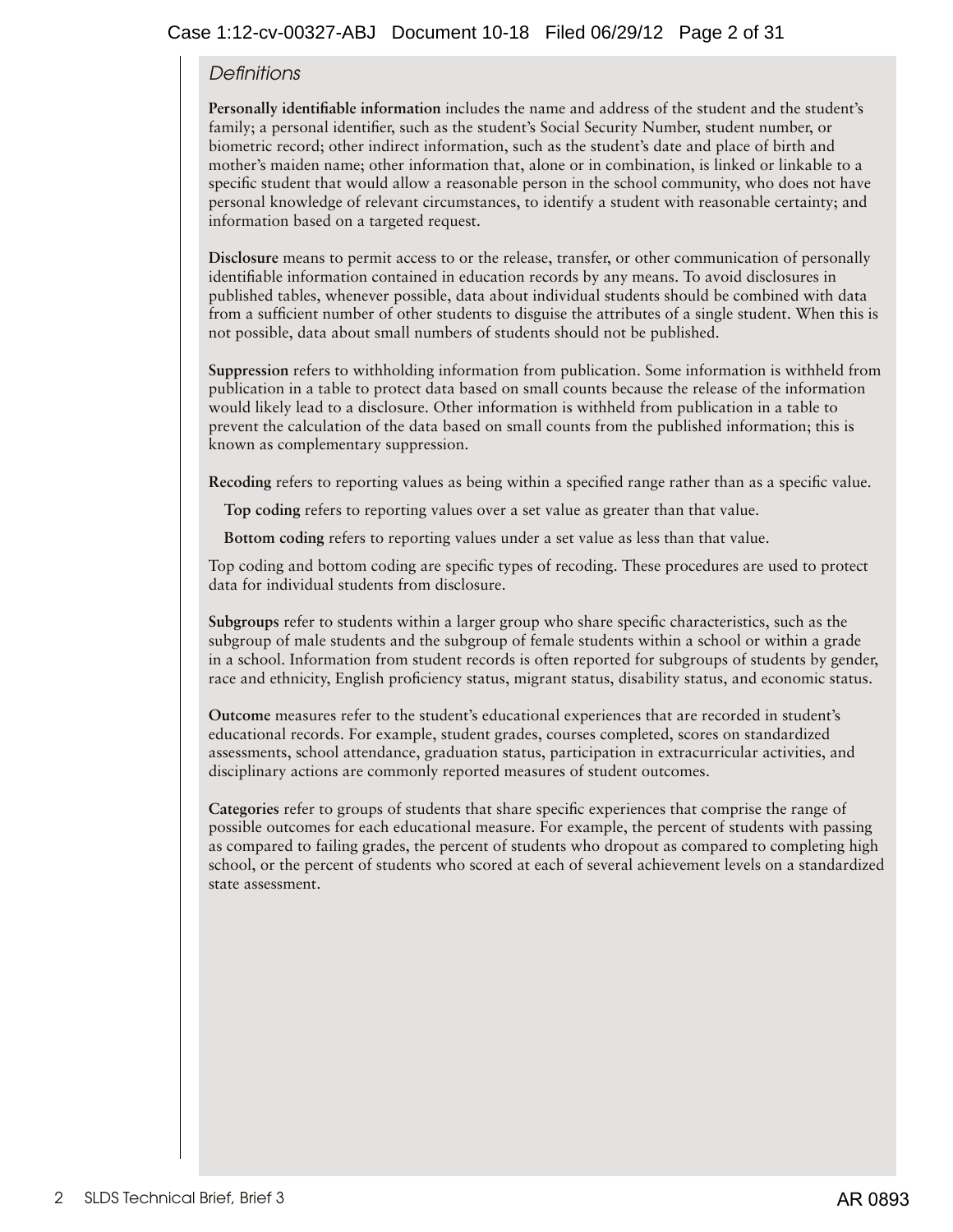# <span id="page-2-0"></span>Background

As the nation has focused its attention on education over the last decade, there has been a large increase in the amount of data reported to the general public on America's students and their schools and school districts (20 U.S.C. § 6311(h); 20 U.S.C. § 9607; U.S. Public Law 110-69; U.S. Public Law 111-5). Reporting requirements for public elementary and secondary institutions that receive federal funds include annual status and progress reports at the school, district, and state levels (20 U.S.C.  $\S$  6311(h)).<sup>1</sup> Among other requirements, these reports, identified as report cards, must include results from state assessments on the percent of students assessed, along with student achievement results across achievement levels in specific subjects and grade levels for all students and for reporting subgroups including gender, race/ethnicity, English proficiency status, migrant status, disability status, and economic status. The annual status and progress report cards also typically include data on attendance rates and report graduation rates for secondary schools. Dropout rates are also frequently reported at the district and school levels.

The current reporting requirements are typically met through state-, district-, and school-level reports that are published by each state's department of education. These reports offer the challenge of balancing the reporting requirements against legal requirements to protect each student's personally identifiable information (FERPA) (20 U.S.C. § 1232g; 34 CFR Part 99). To this end, the reporting requirements for Title I state that disaggregating the data for specific subgroups may not occur if the number of students in a reporting group or subgroup is insufficient to yield statistically reliable information or if the results would yield personally identifiable information about an individual student (20 U.S.C. § 6311(h); 34 CFR  $$200.7$ ).<sup>2</sup>

As part of the reporting requirements, each state is required to have an accountability plan that describes its system for monitoring adequate yearly progress with annual objectives for continuous and substantial improvement for all students and for each specified student subgroup. In addition to defining specific measures, each state's accountability plan is expected to include the state's definition of the minimum number of students in a subgroup required for reporting purposes and information as to how the State Accountability System protects the privacy of students when reporting results.

What does protecting student privacy mean in a reporting context? In order to protect a student's privacy, the student's personally identifiable information must be protected from public release. The broad, federal government-wide definition of personally identifiable information states "the term 'personally identifiable information' refers to information that can be used to distinguish or trace an individual's identity, such as their name, social security number, biometric records, etc., alone, or when combined with other personal or identifying information which is linked or linkable to a specific individual, such as date and place of birth, mother's maiden name, etc." (OMB Memorandum 07-16, *Safeguarding Against and Responding to the Breach of Personally Identifiable Information; Implementation Guidance for Title V of the E Government Act, Confidential Information Protection and Statistical Efficiency Act of 2002 (CIPSEA)*).

<sup>1</sup> The requirement specified in law is for an annual state report card and for annual district report cards that include information for the district and each school.

<sup>&</sup>lt;sup>2</sup> The law states that reporting student assessment results disaggregated by economically disadvantaged students, students from major racial and ethnic groups, students with disabilities, and students with limited English proficiency is not required if the number of students in a *category* is insufficient to yield statistically reliable information or the results would reveal personally identifiable information about an individual student (20 U.S.C. § 6311). However, the regulations use the term *subgroup* to refer to the disaggregated student data, and the regulations specify that a state may not report achievement results for a *subgroup* if the results would reveal personally identifiable information about an individual student (34 CFR § 200.7). This is further promulgated in the September 12, 2003 non-regulatory guidance on Report Cards Title I, Part A.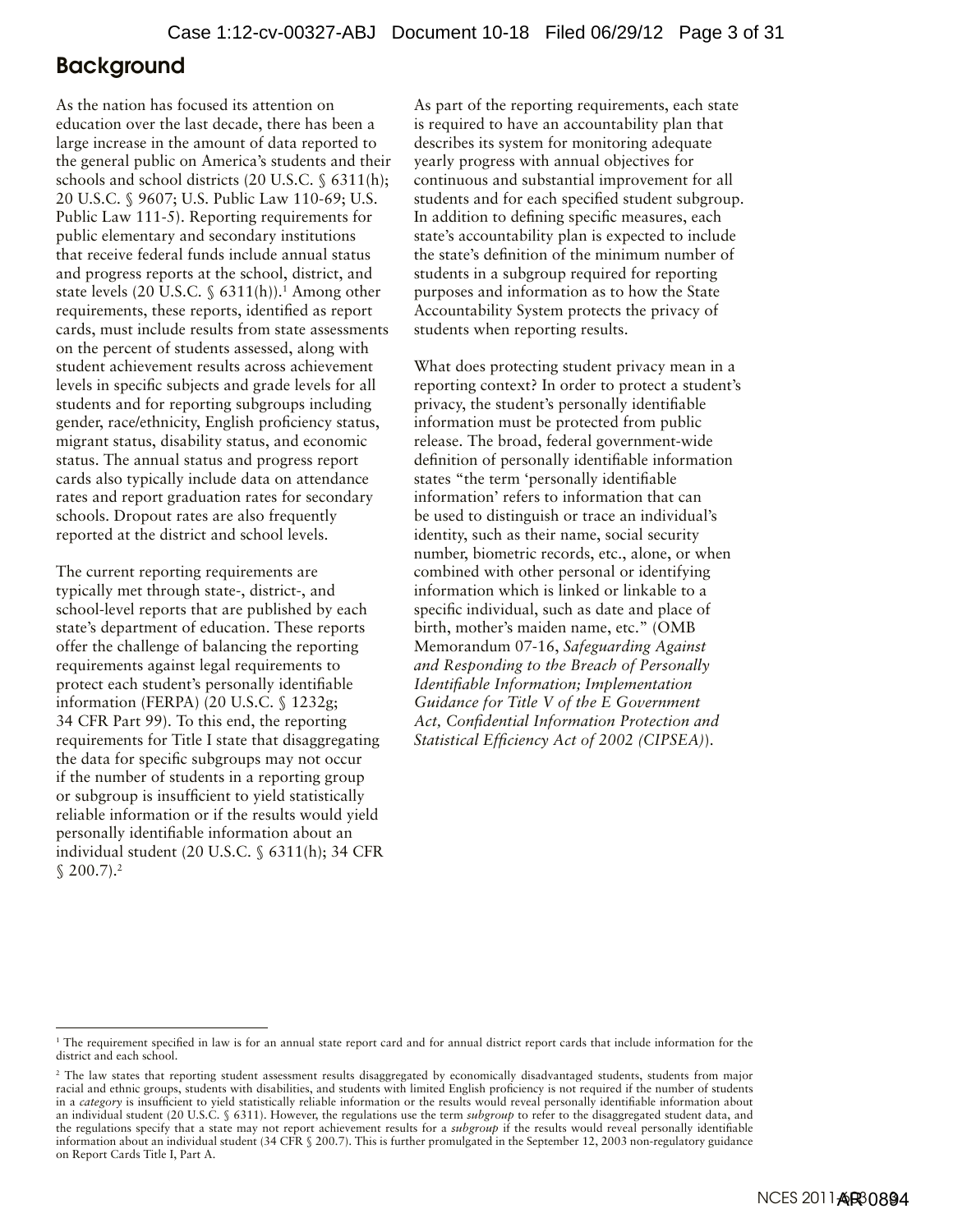#### <span id="page-3-0"></span>Case 1:12-cv-00327-ABJ Document 10-18 Filed 06/29/12 Page 4 of 31

The FERPA definition of personally identifiable information (34 CFR § 99.3) follows the

government-wide definition and includes the following:

*Personally identifiable information includes, but is not limited to:* 

- 1. The student's name;
- 2. The name of the student's parent or other family members;
- 3. The address of the student or student's family;
- 4. A personal identifier, such as the student's Social Security Number, student number, or biometric record;<sup>3</sup>
- 5. Other indirect identifiers, such as the student's date of birth, place of birth, and mother's maiden name;
- 6. Other information that, alone or in combination, is linked or linkable to a specific student that would allow a reasonable person in the school community, who does not have personal knowledge of the relevant circumstances, to identify the student with reasonable certainty;
- 7. Information requested by a person who the educational agency or institution reasonably believes knows the identity of the student to whom the education record relates. (34 CFR § 99.3)

Protecting student privacy means publishing data only in a manner that does not reveal individual students' personally identifiable information, either directly or in combination with other available information. Another way of putting this is that the goal is to publish summary results that do not allow someone to learn information about a specific student.

States publish annual status and progress reports that are based on reports of outcome measures at the school, district, or state level. These reports aggregate, or combine, the results for individual students into summary statistics. These statistics include the number or percentage of students overall or in each of the reporting subgroups for specific outcome measures (e.g., the percentage of students in each racial and ethnic group who graduate from high school; the percentage of English language learners who score in each achievement level on a state assessment).

This report demonstrates how disclosures occur even in summary statistics. It describes various reporting practices and data protection techniques currently in use and illustrates how commonly used methods of data protection may fall short of their goal. The report then identifies "best practices" to avoid the unintended disclosure of personally identifiable information, including publishing the percentage distribution across categories of outcome measures with no underlying counts or totals; publishing a collapsed percentage distribution across categories of outcome measures with no underlying counts or totals; publishing counts but using complementary suppression at the subgroup level when a small subgroup is suppressed; limiting the amount of detail published for school background information; recoding the ends of percentage distributions; and recoding high and low rates. This information is used to develop recommendations for reporting rules that maximize the amount of information reported while protecting the privacy of each student's data.

# Unintended Disclosure of Personally Identifiable Information

When personally identifiable information is revealed through information released to the public, it is called a disclosure.<sup>4</sup> When

schools, districts, or states release information about educational progress, they typically release aggregated data—data for groups of

<sup>&</sup>lt;sup>3</sup> FERPA 2008 regulations state that the term "biometric record, as used in the definition of personally identifiable information, means a record of one or more measurable biologic or behavioral characteristics that can be used for automated recognition of an individual. Examples include fingerprints; retina and iris patterns; voiceprints; DNA sequence; facial characteristics; and handwriting." (34 CFR § 99.3)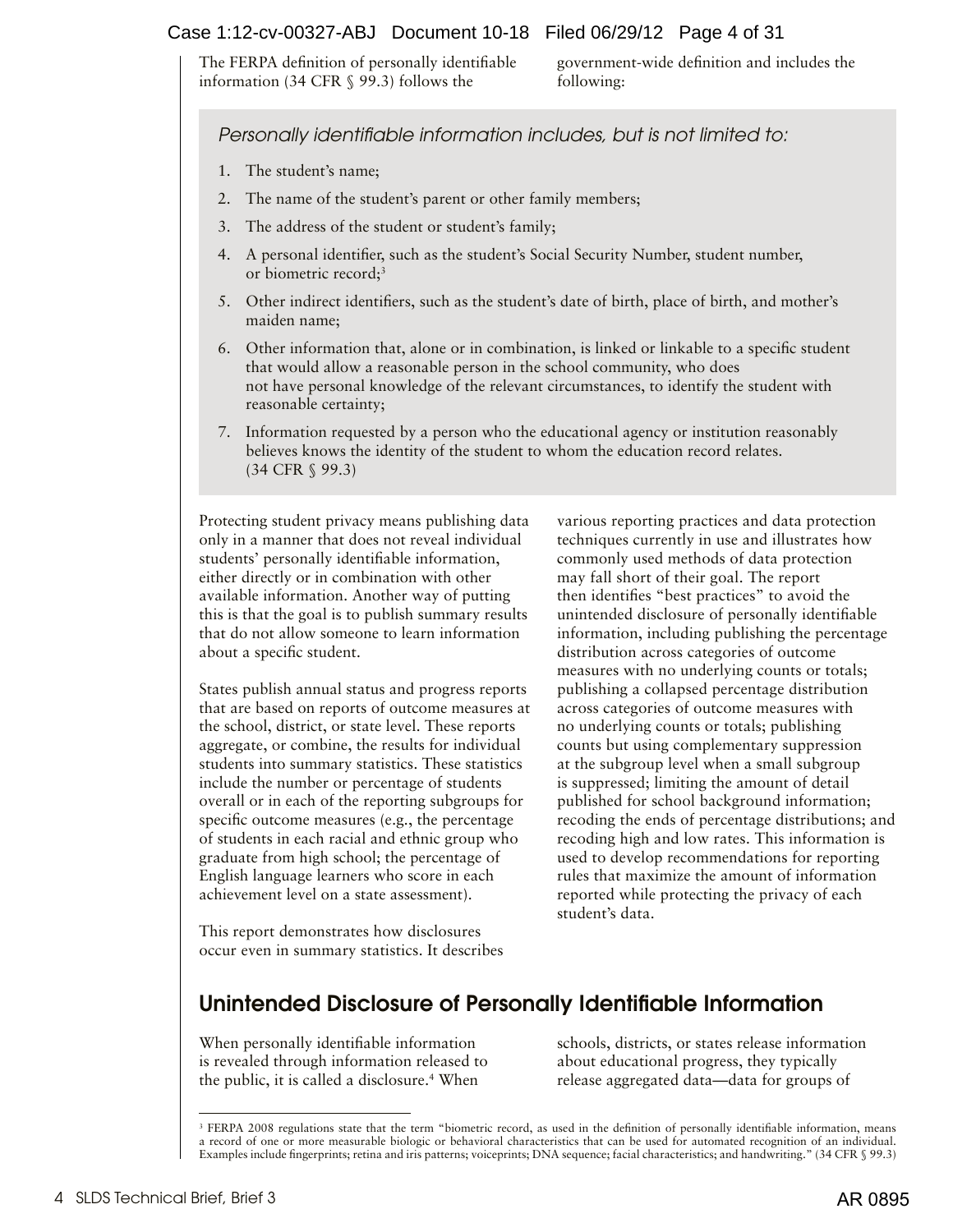students—to prevent disclosure of information about an individual. Even with some methods of aggregation, unintended disclosure of personally identifiable information may occur. How could data reporting outcome measures for groups of students possibly reveal information on an individual student? The example that follows shows how information about individual students' achievement levels can be revealed, even in data reported for groups of students. Furthermore, it shows that the identity of groups of students can be revealed within combinations of achievement levels (e.g., Below Basic and Basic for students who scored below Proficient, or proficient and advanced for students who scored at or above Proficient).

Typically, each child's parents are given their child's score and achievement level on the state assessment as well as the report for their child's school. Table 1 provides the percentage distribution and number of students at each achievement level at the school level in grade 4 mathematics, for students overall and for several subgroups: White and Hispanic students, students with and without an individualized education plan, and students who are and are not English language learners. Any combination of these three subgroup variables that reveals the achievement level for a student or group of students with identifiable characteristics results in a disclosure.

# Example 1: Unintended Disclosures

Consider a school report that includes results on the state assessment by grade and subject. No results are suppressed as a result of a small subgroup count, since each subgroup included more than the minimum reporting group size of 5. The report shows that there are 32 fourth-graders in this school and that they were all assessed in mathematics (table 1). Among these students, 12.5 percent, or 4 students, scored at the Below Basic achievement level; 31.3 percent, or 10 students, scored at the Basic level; 34.4 percent, or 11 students, scored at the Proficient level; and 21.9 percent, or 7 students, scored at the Advanced level. The data reported for the subgroups of students with and without an individualized education plan show that all fourth-graders with an individualized education plan scored below the Proficient level (4 students at the Below Basic level plus 3 at the Basic level). Assuming that other students in the class know who among their peers have individualized education plans, this is a disclosure because it reveals that each fourthgrader with an individualized

education plan failed to reach the Proficient level on the assessment.

Next, looking at the 10 Hispanic fourth-graders, the data show that 1 student in this subgroup scored at the Proficient level, while the other 9 students scored at either the Basic level (5 students) or the Below Basic level (4 students). Since parents receive their child's score and achievement level as well as a school report that shows the performance in mathematics by grade, the parents of the 1 Hispanic student who scored at the Proficient level know that the other 9 Hispanic students in the fourth grade each scored below the Proficient level in mathematics. This is a disclosure, because these parents now know that each of their child's ethnic peers failed to reach the Proficient level.<sup>5</sup>

The subgroup data in this table also show that each of the 4 fourth-graders who scored at the Below Basic level were Hispanic, received English language instruction, and had an individualized education plan. This is a considerable amount of information

about the characteristics of the 4 lowest performers. However, since there were Hispanic students who scored at the Below Basic, Basic, and Proficient achievement levels, students with individualized education plans who scored at both the Below Basic and Basic achievement levels, and students receiving English language instruction who scored at both the Below Basic and Basic achievement levels, the table only identifies the fact that there are four Hispanic fourthgraders with this set of three shared characteristics; it does not identify the 4 specific Hispanic students. Thus, the table considered alone does not result in a disclosure in this instance.

Suppose, however, that the students with individualized education plans receive observable special services (e.g., a tutor, extra time on tests, one-on-one test instruction) and that there are exactly 4 Hispanic students receiving these services; then it becomes apparent that these are the 4 Hispanic students who scored at the Below Basic achievement level.

<sup>4</sup> Under FERPA, disclosure means to permit access to or the release, transfer, or other communication of personally identifiable information contained in education records by any means, including oral, written, or electronic means, to any party except the party identified as the party that provided or created the record (34 CFR § 99.3).

<sup>5</sup> While this disclosure is based on the parents' personal knowledge of their child's score, the fact that each parent in the school receives his or her child's score raises this source of disclosure as a topic of concern (i.e., knowledge of one child's score revealing the performance of other students).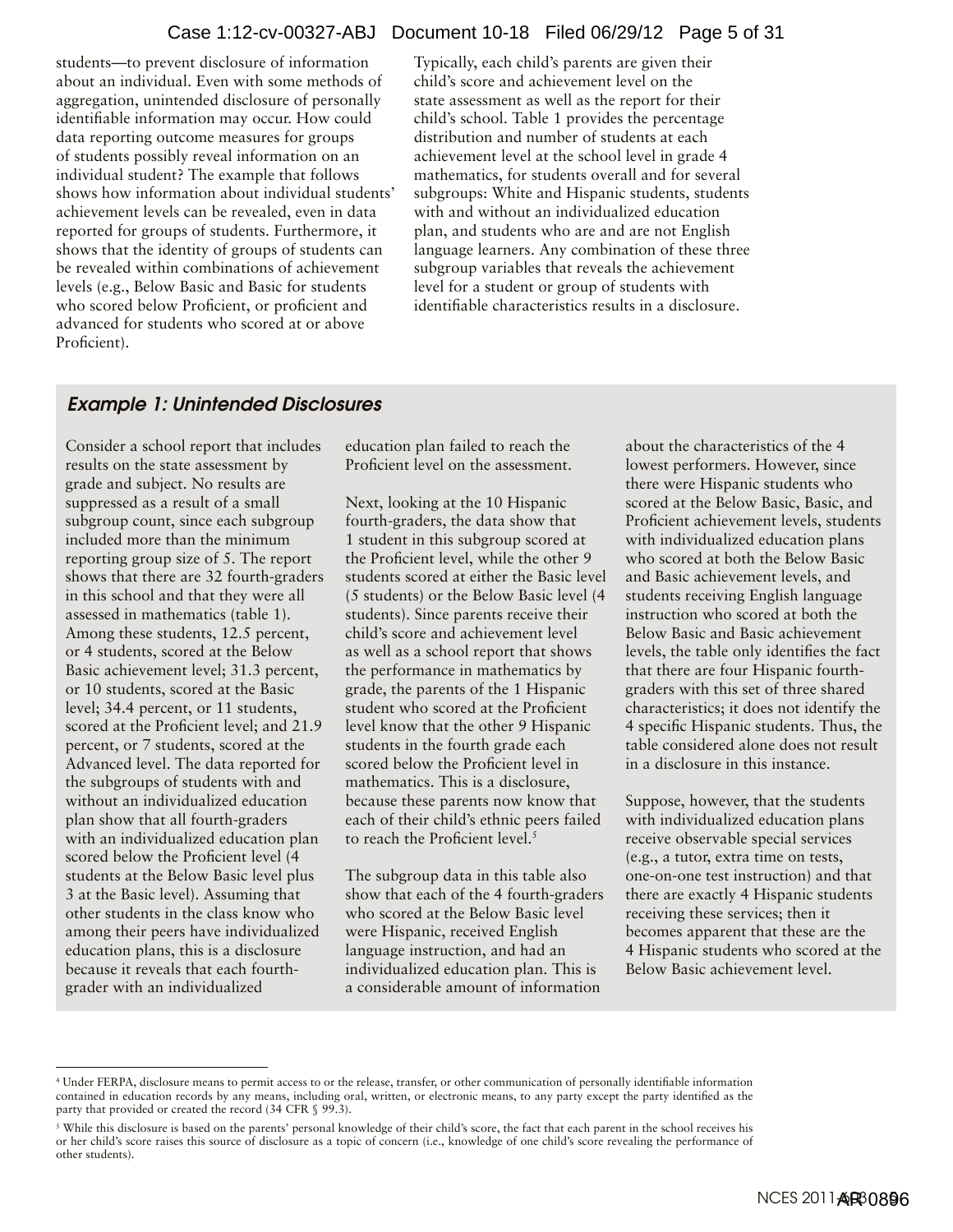| Table 1.    School-level grade 4 mathematics assessment results in a state with a minimum reporting group size of 5 |  |  |  |
|---------------------------------------------------------------------------------------------------------------------|--|--|--|
|                                                                                                                     |  |  |  |

|                          |              | Percent<br>assessed | Tested | <b>Below</b><br><b>Basic</b> | <b>Basic</b> | Proficient | Advanced    |
|--------------------------|--------------|---------------------|--------|------------------------------|--------------|------------|-------------|
| Total                    | %            | 100                 | 100    | 12.5                         | 31.3         | 34.4       | 21.9        |
|                          | $\mathsf{N}$ | $\dagger$           | 32     | $\overline{4}$               | 10           | 11         | 7           |
| White                    | $\%$         | 100                 | 100    | $0.0\,$                      | 22.7         | 45.5       | 31.8        |
|                          | N            | t                   | 22     | 0                            | 5            | 10         |             |
| Hispanic                 | $\%$         | 100                 | 100    | 40.0                         | 50.0         | 10.0       | 0.0         |
|                          | $\mathsf{N}$ | $\dagger$           | 10     | $\overline{4}$               | 5            |            | 0           |
| Individualized education | $\%$         | 100                 | 100    | 57.1                         | 42.9         | 0.0        | 0.0         |
| plan                     | $\mathsf{N}$ |                     | 7      | $\overline{A}$               | 3            | 0          | 0           |
| No individualized        | %            | 100                 | 100    | 0.0                          | 28.0         | 44.0       | 28.0        |
| education plan           | $\mathsf{N}$ | $\dagger$           | 25     | 0                            | 7            | 11         | 7           |
| English language learner | %            | 100                 | 100    | 40.0                         | 50.0         | 10.0       | 0.0         |
|                          | $\mathsf{N}$ | $\ddot{}$           | 10     | $\overline{A}$               | 5            |            | $\mathbf 0$ |
| Not English language     | %            | 100                 | 100    | 0.0                          | 22.7         | 45.5       | 31.8        |
| learner                  | $\mathsf{N}$ |                     | 22     | 0                            | 5            | 10         | 7           |

† Not applicable.

NOTE: Details may not sum to totals because of rounding.

Recall that the reporting requirements acknowledge the risk associated with small numbers by indicating that results should only be published if the results would not reveal personally identifiable information about an individual student. The instructions for the state accountability plan also acknowledge this risk with the requirement for each state to establish a minimum subgroup size for reporting and with the requirement for each state to describe how the State Accountability System protects the privacy of students when reporting results.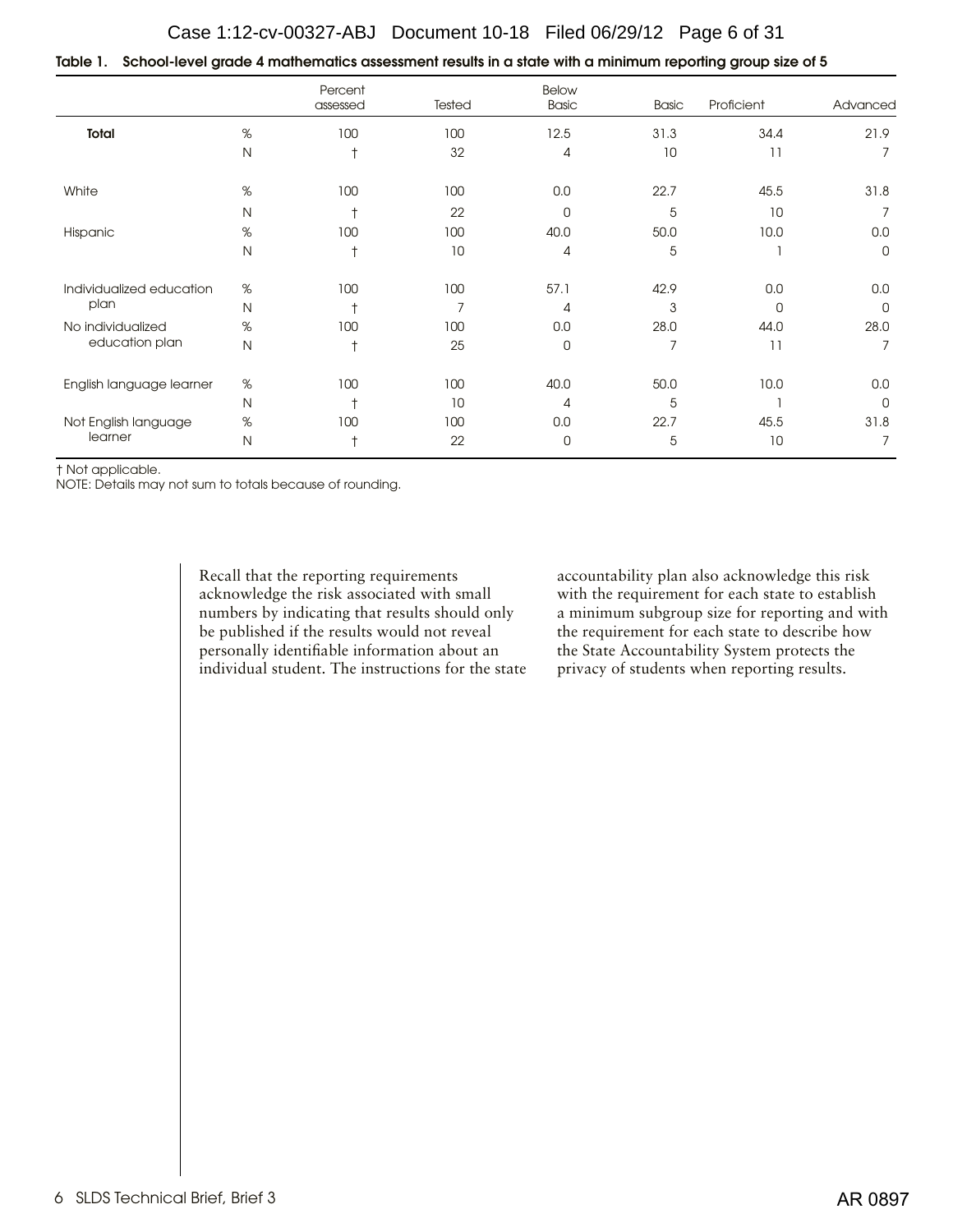# <span id="page-6-0"></span>Current Disclosure Prevention Practices that Retain Some Disclosure Risk

Typically, a state establishes the required minimum number of students in a subgroup for privacy protection and then does not report the results for outcome measures for any subgroup with less than this established minimum number. The groups not reported are identified as having been suppressed to protect student privacy. A review in late winter of 2010 of the most recent reported assessment results for each state and the District of Columbia found that 39 states use a minimum reporting group size of 10 students. Another 7 states set the minimum reporting group size at 5, and 5 states set the minimum higher, with values ranging from 15 to 30.

While subgroup suppression is a good start, it may not be enough to prevent disclosure of personally identifiable information. The descriptions of current practices include such potentially problematic methods as 1) suppressing data for small subgroups but not for small categories of outcome measures for reported subgroups; 2) suppressing data for small subgroups but reporting counts across the categories of the outcome measure for the overall group and the reported subgroups; 3) suppressing data for small subgroups but reporting the overall total count; and 4) suppressing data for small subgroups but reporting ranges for the overall totals and the reported subgroup totals.

#### Suppressing Data for Subgroups but not for Reporting Categories

The practice of suppressing data for small subgroups is a start. However, when subgroup results are reported for the categories of an outcome measure, there can also be a small number of students in one or more of the categories within the larger subgroups. Reporting results for small numbers of students within a category or within a subgroup can present a risk to student privacy because it increases the risk of unintentionally releasing information that identifies individual students. The minimum for categories within subgroups can be set lower

than the size of the subgroup minimum, but there should be a minimum size specified for individual categories to guard against unintentional disclosures. This minimum, which is sometimes referred to as the threshold rule, defines those categories in a table that are defined as sensitive because the number of students is less than the specified number. Some data collection agencies set this number at 5, while others set it as 3. (Federal Committee of Statistical Methodology, Working Paper 22). Sensitive categories are illustrated in the following example.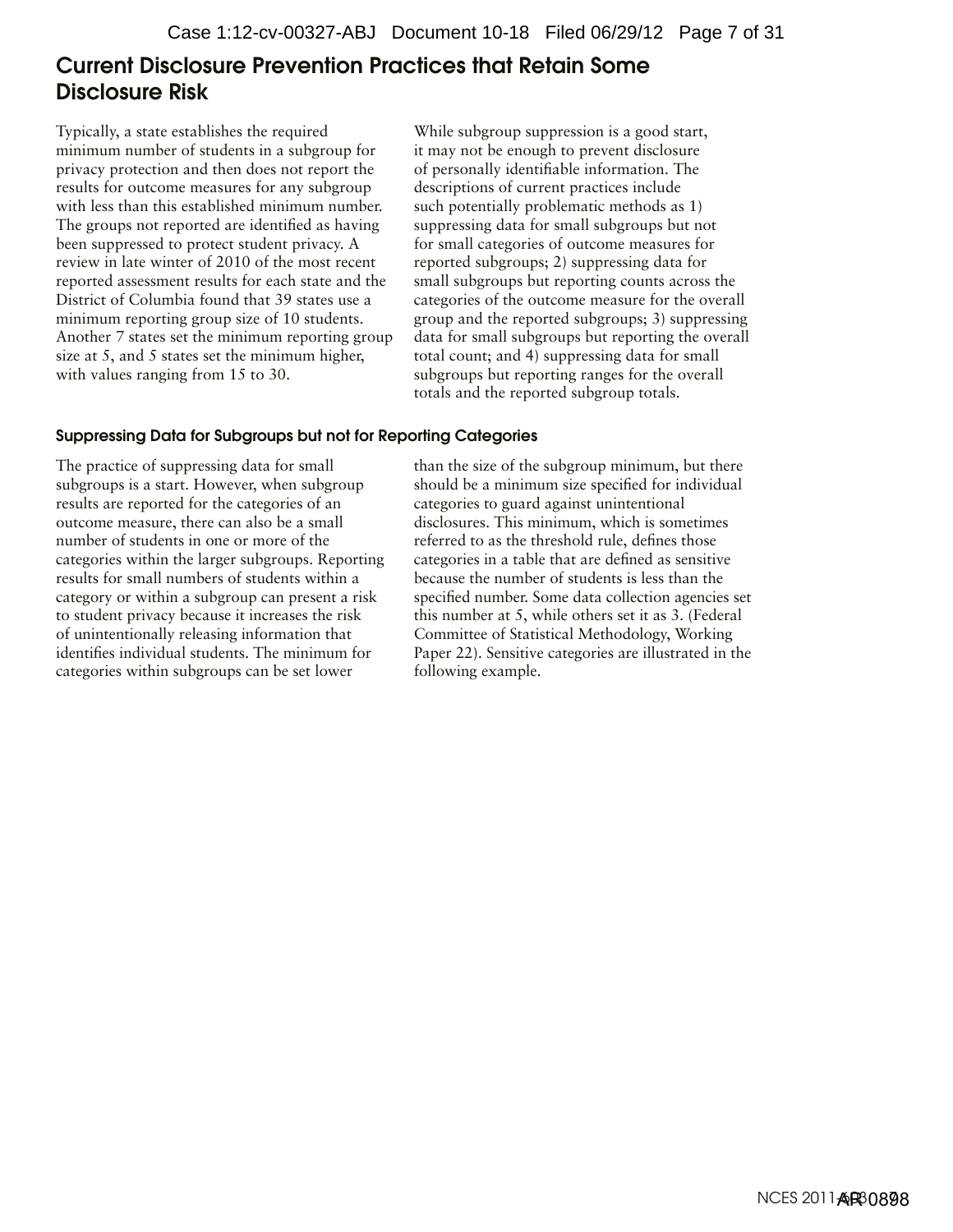## Example 2: Suppression of Small Subgroups but not Small Categories

In this example, when a minimum reporting size of 10 is applied to the data from table 1, the assessment results for the 7 students with individualized education plans are presumed to be protected from disclosure because the results are suppressed (see table 2). Thus, the result in example 1 showing that all students with an individualized education plan failed to reach the Proficient level of the state assessment is presumed to be protected from

disclosure. However, when the assessment results of the 10 Hispanic students and the 10 English language learners are reported across the four achievement levels, the number of students at each achievement level falls below the established minimum reporting size. In both subgroups, there are 4 students in the Below Basic achievement group, 5 students in the Basic achievement group, and 1 student in the Proficient achievement group; nevertheless, the results are

reported since the minimum size rule is applied at the subgroup reporting level. As described in example 1, reporting that only one Hispanic child scored at or above the Proficient level discloses information about that child and about the achievement level of the other students in the subgroup. Anyone who is able to identify the Hispanic child with a high score then knows that the other Hispanic children in the same grade failed to reach the proficient achievement level.

|                          |              | Percent<br>assessed | Tested | <b>Below</b><br><b>Basic</b> | <b>Basic</b> | Proficient | Advanced    |
|--------------------------|--------------|---------------------|--------|------------------------------|--------------|------------|-------------|
| Total                    | $\%$         | 100                 | 100    | 12.5                         | 31.3         | 34.4       | 21.9        |
|                          | N            | $\ddagger$          | 32     | 4                            | 10           | 11         |             |
| White                    | %            | 100                 | 100    | 0.0                          | 22.7         | 45.5       | 31.8        |
|                          | N            | $\ddot{}$           | 22     | $\mathbf 0$                  | 5            | 10         |             |
| Hispanic                 | %            | 100                 | 100    | 40.0                         | 50.0         | 10.0       | 0.0         |
|                          | Ν            | $\ddagger$          | 10     | 4                            | 5            |            | $\mathbf 0$ |
| Individualized education | %            | 100                 | 100    | $\star$                      | $^\star$     | $\star$    | $\star$     |
| plan                     | N            |                     | 7      | $\star$                      | $\star$      | $\star$    | $\star$     |
| No individualized        | $\%$         | 100                 | 100    | 0.0                          | 28.0         | 44.0       | 28.0        |
| education plan           | $\mathsf{N}$ | $\ddagger$          | 25     | $\overline{0}$               | 7            | 11         | 7           |
| English language learner | %            | 100                 | 100    | 40.0                         | 50.0         | 10.0       | 0.0         |
|                          | $\mathsf{N}$ | $\overline{1}$      | 10     | 4                            | 5            |            | $\mathbf 0$ |
| Not English language     | $\%$         | 100                 | 100    | 0.0                          | 22.7         | 45.5       | 31.8        |
| learner                  | N            | $\ddot{}$           | 22     | 0                            | 5            | 10         | 7           |

#### Table 2. School-level grade 4 mathematics assessment results in a state with a minimum reporting group size of 10

† Not applicable.

\* Not reported to protect subgroups with fewer than 10 students.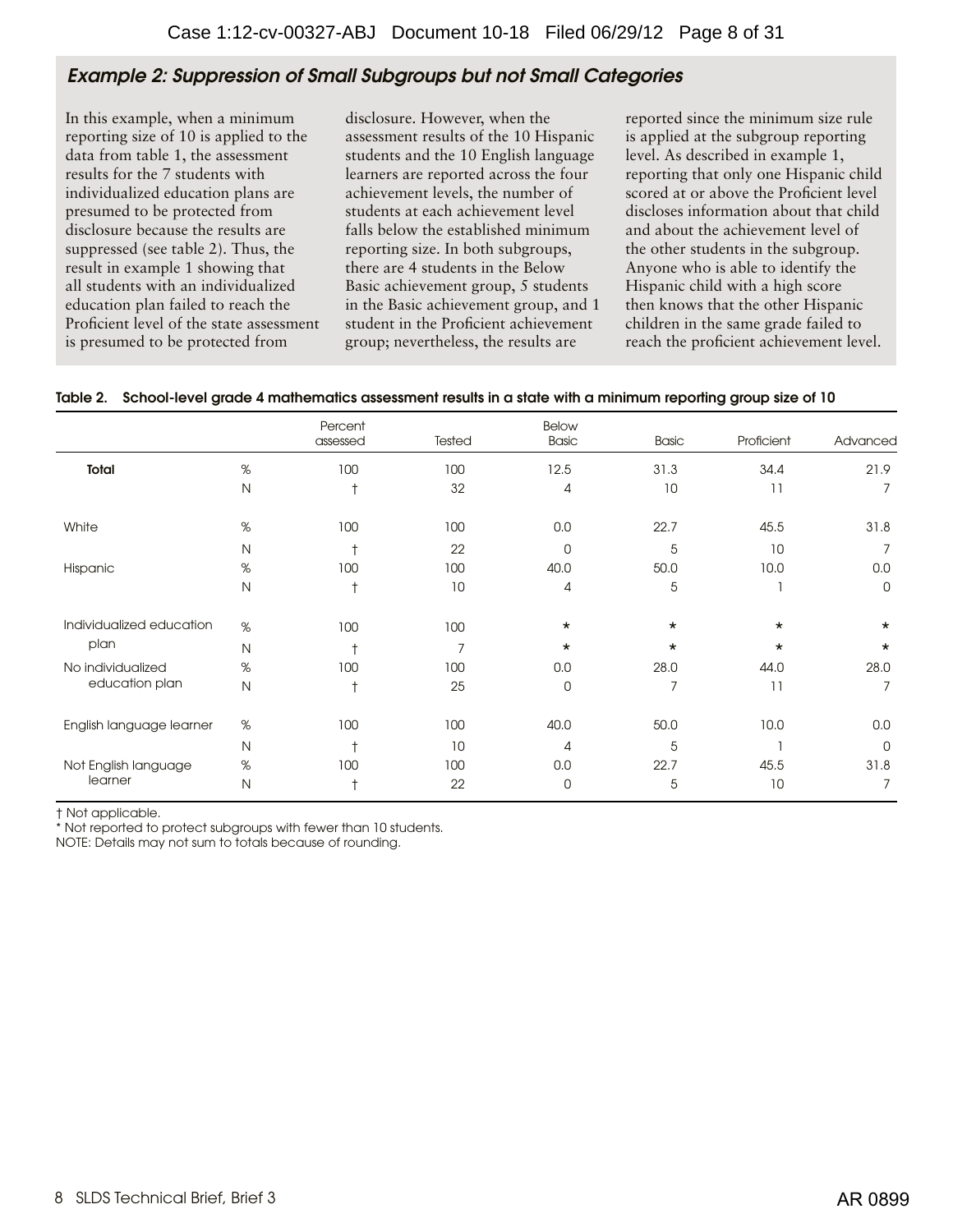#### Suppressing Data for Subgroups but Reporting Too Much Detail in Underlying Counts

Suppressing data for small subgroups is a first step. However, when data are suppressed to protect student privacy, care must also be taken to avoid publishing information that can be used to retrieve or recover the suppressed information. The next three examples illustrate disclosure problems that can occur in reporting student outcome measures.

The released data in each example table are displayed with a white background. The shaded portions of the example tables represent data that were suppressed. The data entries in the shaded portions of the table were recovered from the released data.

#### *Counts for overall group and reported subgroups*

In 38 states, the data are suppressed for subgroups that fall below the minimum reporting group size; however, the number of students and the percentage distributions across the categories of the outcome measure are reported for the overall group and the remaining reporting subgroups. The reported information can then be used to recover the suppressed data through a series of calculations. This can be done using the following steps:

- 1. Convert the percentages across the outcome categories for the overall group to proportions.
- 2. Multiply the proportions by the number of students in the overall group to yield the number of students in each category of the outcome measure in the overall group.
- 3. Identify a suppressed subgroup and the related reported subgroup(s).
- 4. Repeat steps 1 and 2 for the related reported subgroup(s) to yield the number of students in each category of the outcome measure in the reported subgroup.
- 5. Subtract the number of students in each category of the outcome measure for the reported subgroup from the overall count for that outcome category to yield the number of students in each category of the outcome measure for the suppressed subgroup.
- 6. If there are more than 2 subgroups for one disaggregation (e.g., race/ethnicity), compute

the counts across the categories of the outcome measure for each reported subgroup, sum subgroup counts for the reported subgroups across each outcome category, and then subtract from the overall number for that category of the outcome measure to yield the number of students in each category of the outcome measure for the suppressed subgroup(s).

All students are in one of two subgroups when student outcome measures are reported by gender, economic status, English proficiency status, migrant status, or disability status. When the data for one of the two subgroups are suppressed and the data for the other subgroup and the total are published, the suppressed data can be fully recovered. When student outcome measures are reported for race and ethnicity, subgroup data are frequently suppressed for more than one subgroup. However, the difference between the counts computed for the outcome categories of students overall and the summation across the outcome categories for the reported subgroups can be used to recover data for the suppressed subgroup(s). This recovery may yield identifying information about the students in the reporting subgroup(s) with suppressed data.

The recovery of suppressed results does not always pose a serious threat to students' personally identifiable information, but in some instances it does—the risk of identifying an individual student is a function of the distribution of students across the recovered categories.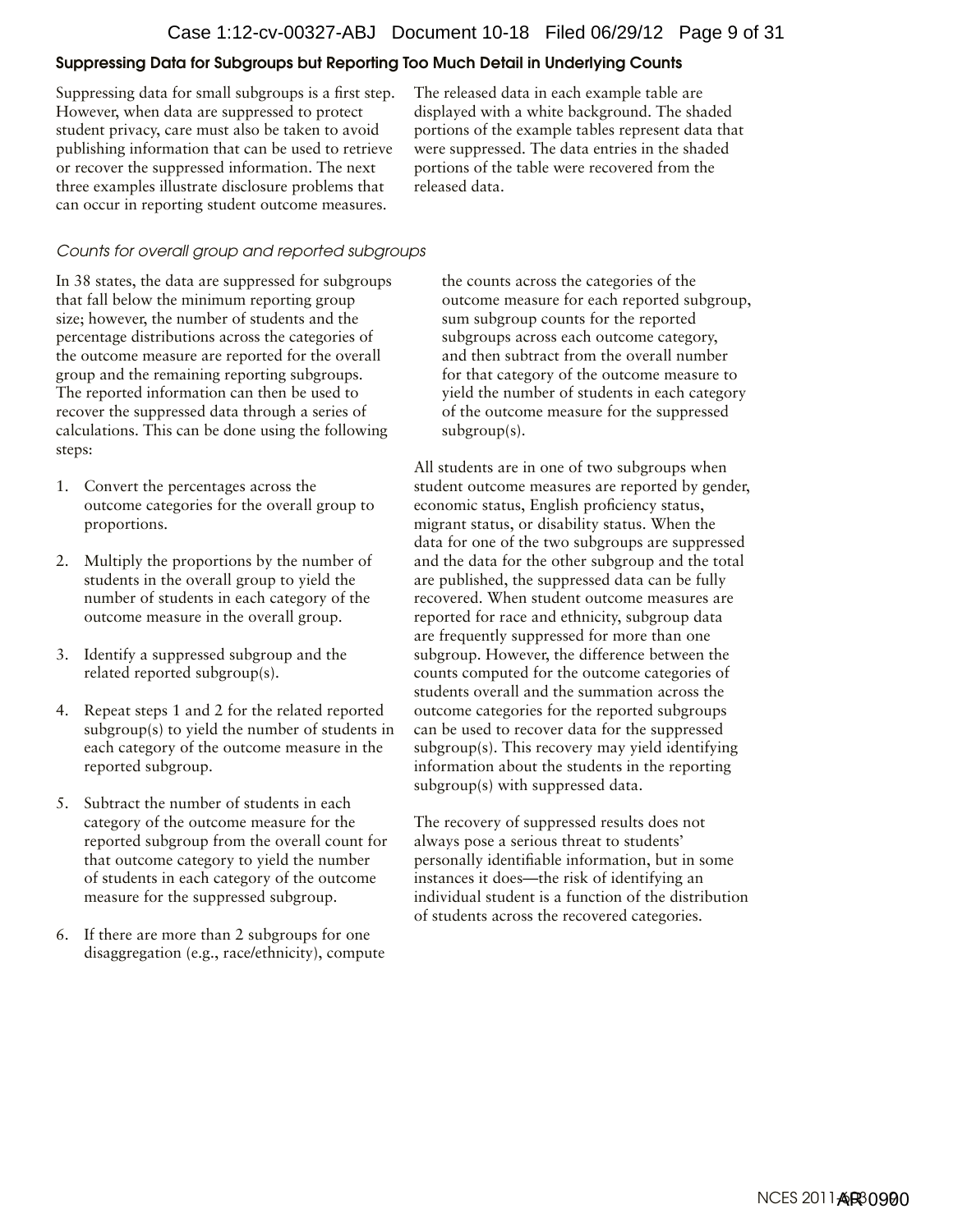# Example 3: Suppressing Outcomes but Reporting Counts for Subgroups

The reported data in table 3 show that among 82 students who were assessed in third-grade reading, 7.3 percent (6 students) scored at the Below Basic achievement level, 42.7 percent (35 students) scored at the Basic level, 37.8 percent (31 students) scored at the Proficient level, and 12.2 percent (10 students) scored at the Advanced level. Seventy-five of the 82 students did not have an individualized education plan, and the reported data show that 8.0 percent (6 students) in this reporting subgroup scored at the Below Basic level, 42.7 percent (32 students) scored at the Basic level, 36.0 percent (27 students) scored at the Proficient level, and 13.3 percent (10 students) scored at the Advanced level.

Although the data were suppressed for students with an individualized education plan, the recovered data show that 7 of the 82 students

assessed in third-grade reading were in this suppressed reporting subgroup. Further, a comparison of the overall assessment results with those for the 75 students without an individualized education plan shows that 3 of the 7 students with an individualized education plan scored at the Basic level and 4 scored at the Proficient level. These data do not provide the information needed to identify which students with an individualized education plan scored at the Proficient level and which did not. Thus, this table does not disclose an individual student's performance; however it does reveal the fact that no student with an individualized education plan scored at the Advanced level or at the Below Basic level.

In contrast, the recovered data for 8 low-income students show that 3 of these students scored at the Below Basic achievement level and 5 scored at the Basic achievement level. Thus, all students identified as low-income scored below the Proficient achievement level. If an individual student is known to be from a low-income family, the information in this table discloses that student's score as below Proficient.

The recovered data for 8 students receiving English language instruction show that 3 scored at the Below Basic achievement level, 4 scored at the Basic achievement level, and 1 scored at the Proficient level. Since parents receive their child's score along with the school report, the parents of the child who scored at the Proficient level could use the information in the published table for their child's grade to learn that each of their child's peers who received English language instruction failed to score at the Proficient achievement level.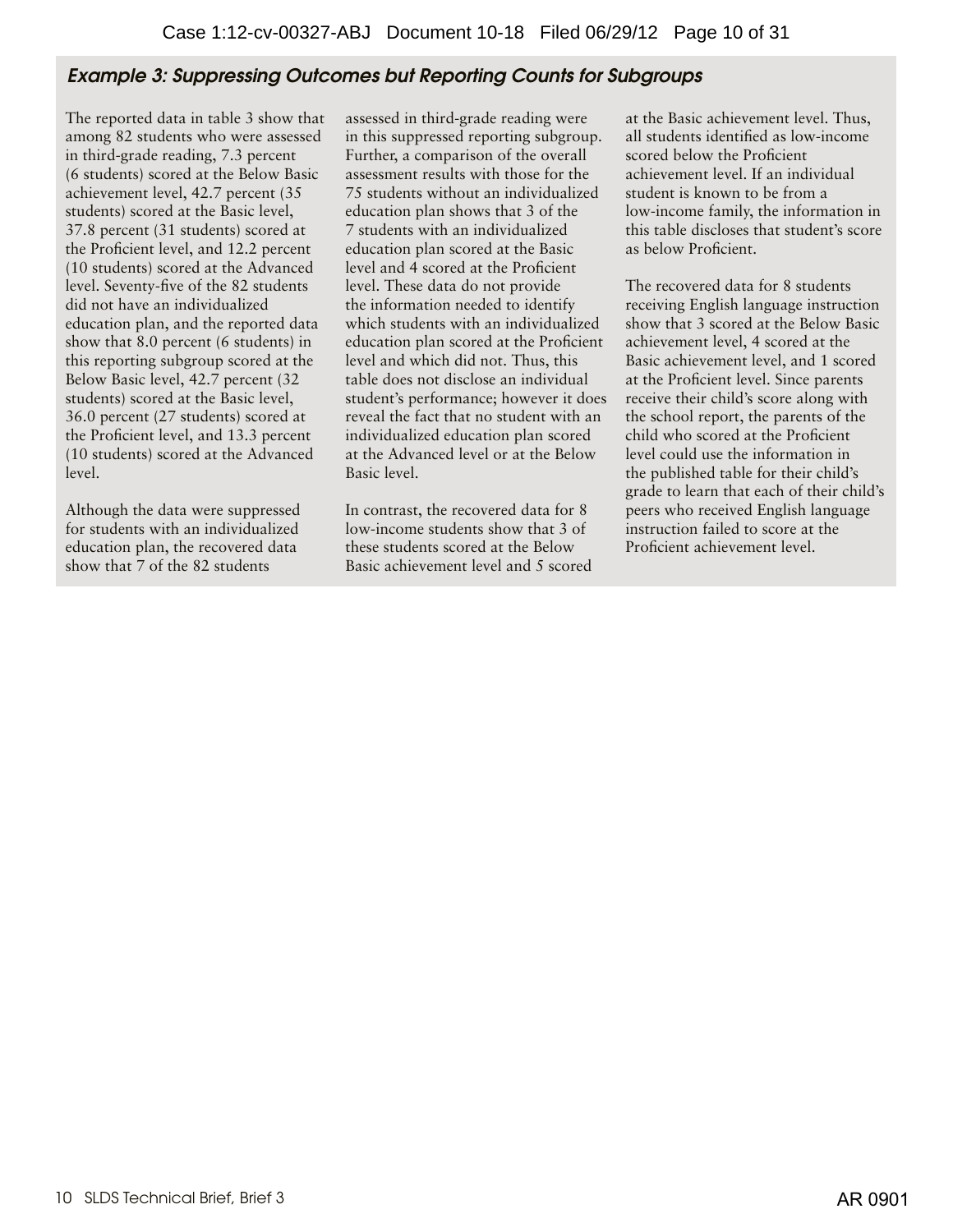#### Table 3. School-level grade 3 reading assessment results for a state with a minimum reporting size of 10

|                   |              | Tested           | Below<br><b>Basic</b> | <b>Basic</b>   | Proficient     | Advanced     |
|-------------------|--------------|------------------|-----------------------|----------------|----------------|--------------|
| Total             | $\%$         | 100              | 7.3                   | 42.7           | 37.8           | 12.2         |
|                   | ${\sf N}$    | 82               | 6                     | 35             | 31             | 10           |
| Individualized    | %            | 100              | 0.0                   | 42.9           | 57.1           | 0.0          |
| education plan    | $\mathsf{N}$ | $\overline{7}$   | $\overline{0}$        | $\mathfrak{Z}$ | $\overline{4}$ | $\mathbf 0$  |
| No individualized | $\%$         | 100              | 8.0                   | 42.7           | 36.0           | 13.3         |
| education plan    | $\mathsf N$  | 75               | 6                     | 32             | 27             | 10           |
| English language  | $\%$         | 100              | 37.5                  | 50.0           | 12.5           | $0.0\,$      |
| learner           | $\mathsf N$  | $\boldsymbol{8}$ | $\mathfrak{S}$        | $\overline{4}$ | $\mathbf{1}$   | $\mathsf{O}$ |
| Not English       | $\%$         | 100              | 4.1                   | 41.9           | 40.5           | 13.5         |
| language learner  | $\mathsf N$  | 74               | 3                     | 31             | 30             | 10           |
| Low income        |              |                  |                       |                |                |              |
|                   | %            | 100              | 37.5                  | 62.5           | 0.0            | 0.0          |
|                   | $\mathsf{N}$ | $\,8\,$          | 3                     | $\overline{5}$ | $\overline{0}$ | $\mathbf 0$  |
| Not low income    | %            | 100              | 4.1                   | 40.5           | 41.9           | 13.5         |
|                   | $\mathsf{N}$ | 74               | 3                     | 30             | 31             | 10           |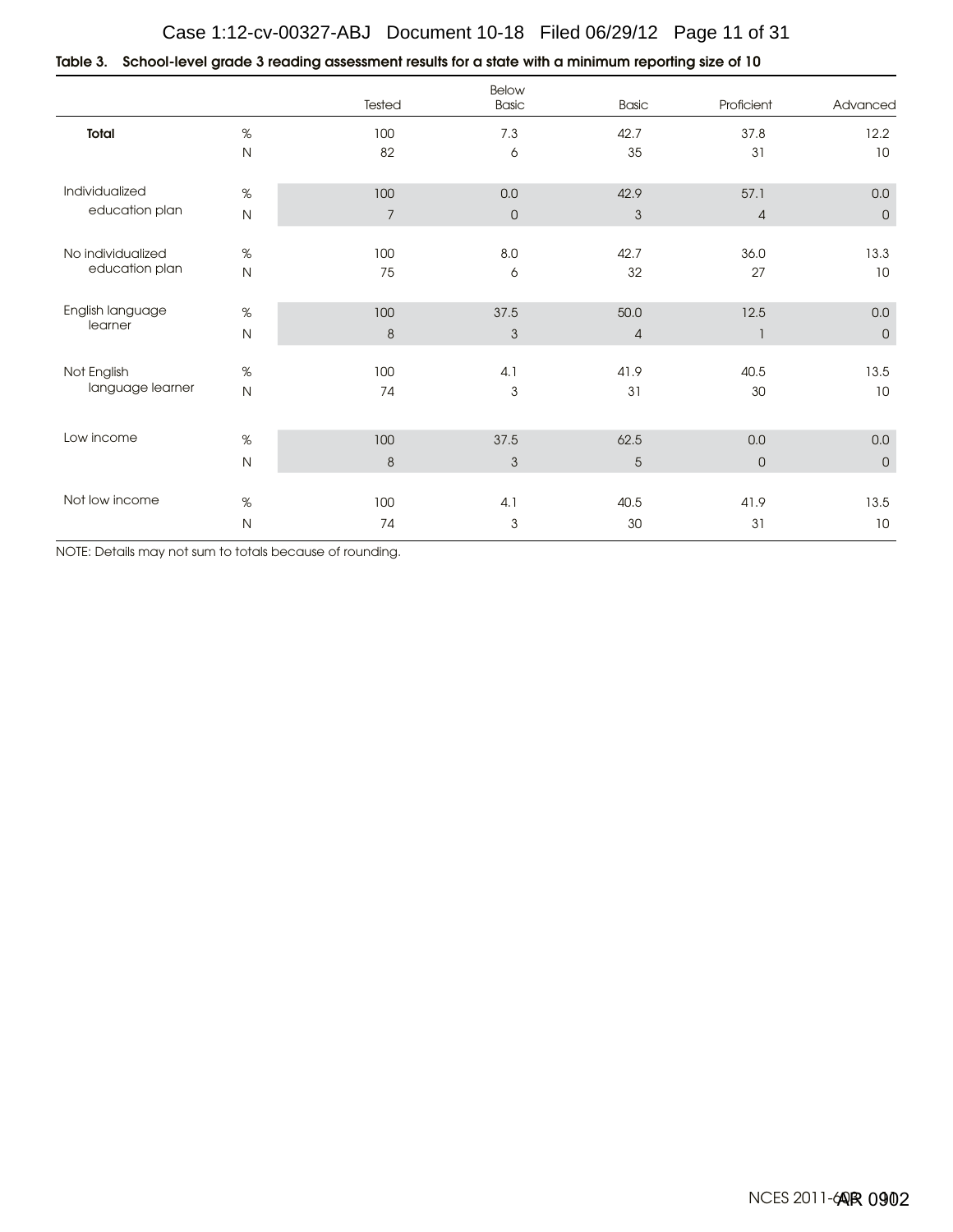#### Case 1:12-cv-00327-ABJ Document 10-18 Filed 06/29/12 Page 12 of 31

#### *Counts for the overall group*

Some states report the percentage distribution across achievement levels for the overall population in a grade and subject along with the percentage distributions for each subgroup, but only publish the number of students tested overall for that grade and subject. This seems like it would provide more protection to students' personally identifiable information, since the number of

students in each subgroup is not published. However, in many cases—especially at the school or district level for the data reported by grade and subject—there is only one unique mathematical solution that could yield the reported subgroup percentage distributions for the reported number of students overall.

# Example 4: Suppressing Outcomes but Reporting Counts for Groups

In this school, 46 students were assessed in third-grade reading (table 4), and this number is known. Note that the shaded cells in the table display the data that were recovered from the reported information. Multiplying the proportions from the percentage distribution times the number in the overall group (46) shows that the 6.5 percent who scored at the Below Basic level represents 3 students (i.e.,  $0.65 \times 46=3$ ). The data reported by gender show that the 3 students who scored at the Below Basic level are all males. Thus, by dividing 8.3 by 3, the data show that each male student represents 2.77 percent of the number of males in the subgroup. Dividing each of the

remaining percentages by 2.77 shows that there are 10 males who scored at the Basic level, 20 who scored at the Proficient level, and 3 who scored at the Advanced level.

Next, the number of males at each achievement level is subtracted from the number of students at that achievement level to recover the suppressed data for females. These calculations show that there are no females at the Below Basic level, no females at the Basic level, 7 females at the Proficient level, and 3 females at the Advanced level. The recovered data do not reveal which females scored at each of these two levels. However, when the focus of the

reporting or interpretation of the data shifts to performance at or above versus below the Proficient level, the data for students scoring at the Below Basic and Basic level are combined to show the percent of students who scored below the Proficient level and the percent of students who score at the Proficient and Advanced levels are combined to show the percent of students who scored at the Proficient level. In this example, the recovered data show that all of the third-grade females in this school scored at the Proficient level or above in reading. This then discloses information about the reading achievement level of each of the third-grade females in this school.

|  |  |  | Table 4. School-level grade 3 reading assessment results for a state with a minimum reporting size of 10 |  |
|--|--|--|----------------------------------------------------------------------------------------------------------|--|
|--|--|--|----------------------------------------------------------------------------------------------------------|--|

|        |   | Tested | Below<br><b>Basic</b> | <b>Basic</b>   | Proficient | Advanced |
|--------|---|--------|-----------------------|----------------|------------|----------|
| Total  | % | 100    | 6.5                   | 21.7           | 58.7       | 13.0     |
|        | N | 46     | 3                     | 10             | 27         | 6        |
|        |   |        |                       |                |            |          |
| Male   | % | 100    | 8.3                   | 27.8           | 55.6       | 8.3      |
|        | N | 36     | 3                     | 10             | 20         | 3        |
|        |   |        |                       |                |            |          |
| Female | % | 100    | 0.0                   | 0.0            | 70.0       | 30.0     |
|        | N | 10     | $\mathbf{0}$          | $\overline{0}$ |            | 3        |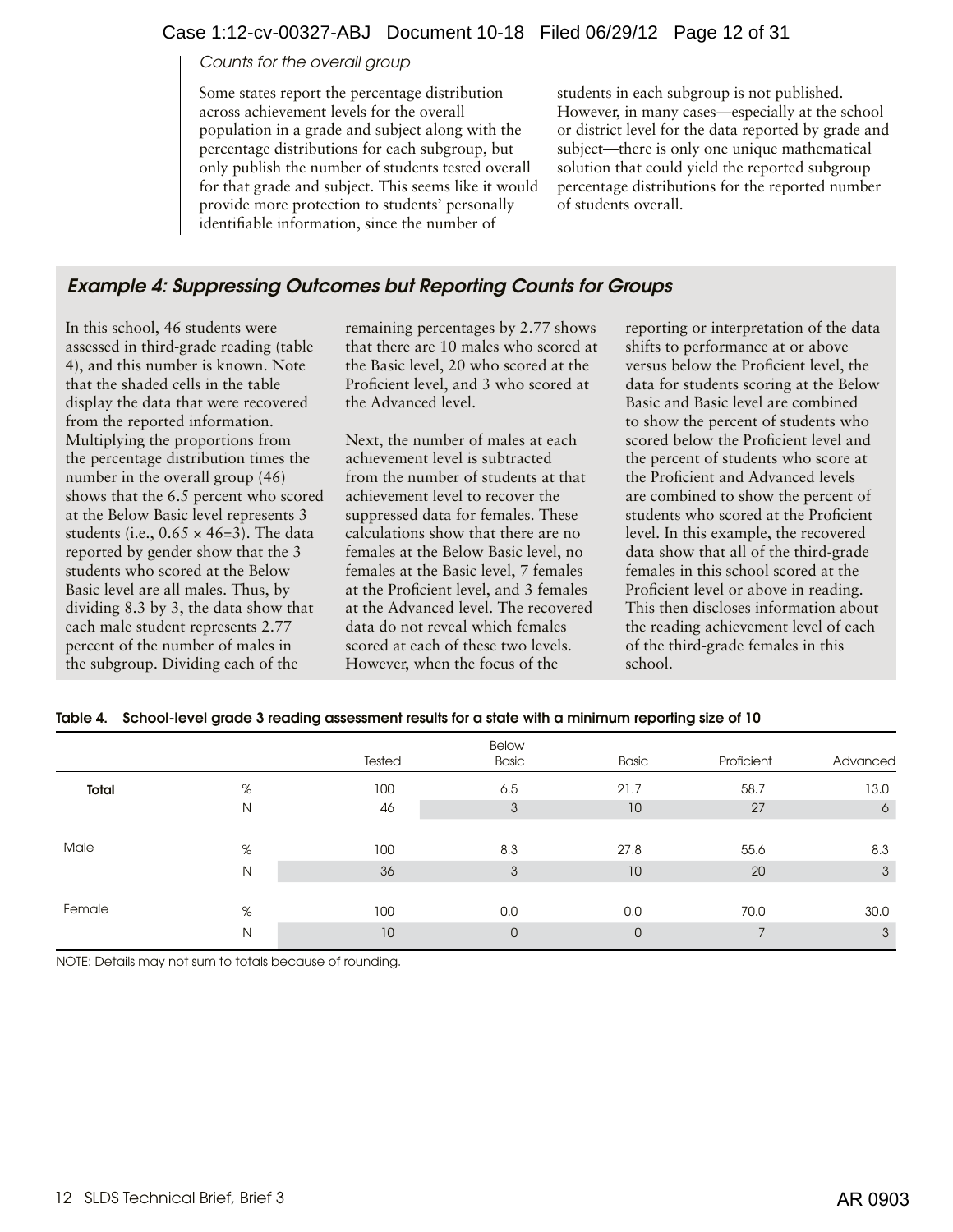*Counts for the overall group and subgroups reported as ranges* 

Another reporting approach recognizes the problem with reporting exact population counts for students assessed and, instead, reports the counts in ranges (i.e., as a categorical variable). With this approach, the percentage distribution is reported for each grade and subject overall and for each of the reporting subgroups that do not require suppression; then, instead of reporting the exact number of students in each group or subgroup, a range that includes the exact number is all that is reported for the count (e.g., instead of reporting 33 students, the number is reported

as 30–39). As with the last approach, this would seem to provide more protection to students' personally identifiable information, since the exact number of students is not published. However, the range of possible values for the number of students can be used to identify the number of students that, when applied to the proportion of students at each achievement level, yields estimates that are the closest to whole numbers. Once these counts are established for the overall group and for a reported subgroup, the suppressed counts for a related subgroup can be recovered.

# Example 5: Suppressing Outcomes but Reporting Ranges for Counts

The number of third-graders assessed in reading was reported as 40–49 (table 5). The percentage distribution of third-graders overall, across the achievement levels, was reported with 2 decimal places. The percentage distribution across the achievement levels was reported for the 30–39 students who did not have an individualized education plan, but the achievement results were suppressed for the 6–9 students who had one. First, the proportions from the distribution across the achievement levels were applied to each of the 10 numbers in the 40 to 49 range. The number that resulted in estimates that were closest to whole numbers is 41. This showed that, overall, 2

students scored at the Below Basic level, 5 scored at the Basic level, 15 scored at the Proficient level, and 19 scored at the Advanced level. Next, this set of steps was repeated for the 10 numbers in the 30–39 range, using the proportions from the percentage distribution across the achievement levels for students who did not have an individualized education plan. This showed that there were 34 students in this group, with none at the Below Basic level, none at the Basic level, 15 at the Proficient level, and 19 at the Advanced level.

Finally, the counts for students who did not have an individualized education plan were subtracted from the overall counts to recover the suppressed number for the students with an individualized education plan—there were 7 students in this group. Within this group, 2 scored at the Below Basic level, 5 scored at the Basic level, none scored at the Proficient level, and none scored at the Advanced level. These counts can then be used to compute the suppressed percentage distribution. The recovered data show that each of the 7 thirdgraders with individualized education plans scored below the Proficient level in reading. This is a disclosure of the reading achievement-level information for these 7 students

|                          |   | Percent<br>assessed | Number tested | Below<br><b>Basic</b> | <b>Basic</b>   | Proficient     | Advanced    |
|--------------------------|---|---------------------|---------------|-----------------------|----------------|----------------|-------------|
| Total                    | % | 100                 |               | 4.88                  | 12.20          | 36.59          | 46.34       |
|                          | Ν | $40 - 49$           | 41            | $\overline{2}$        | 5              | 15             | 19          |
|                          |   |                     |               |                       |                |                |             |
| Individualized education | % | 100                 |               | 28.57                 | 71.43          | 0.00           | 0.00        |
| plan                     | N | $6 - 9$             |               | $\overline{2}$        | 5              | $\overline{0}$ | $\mathbf 0$ |
|                          |   |                     |               |                       |                |                |             |
| No individualized        | % | 100                 |               | 0.00                  | 0.00           | 44.12          | 55.88       |
| education plan           | Ν | $30 - 39$           | 34            | 0                     | $\overline{0}$ | 15             | 19          |

#### Table 5. School-level grade 3 reading assessment results for a state with a minimum reporting size of 10 and counts reported as ranges

† Not applicable.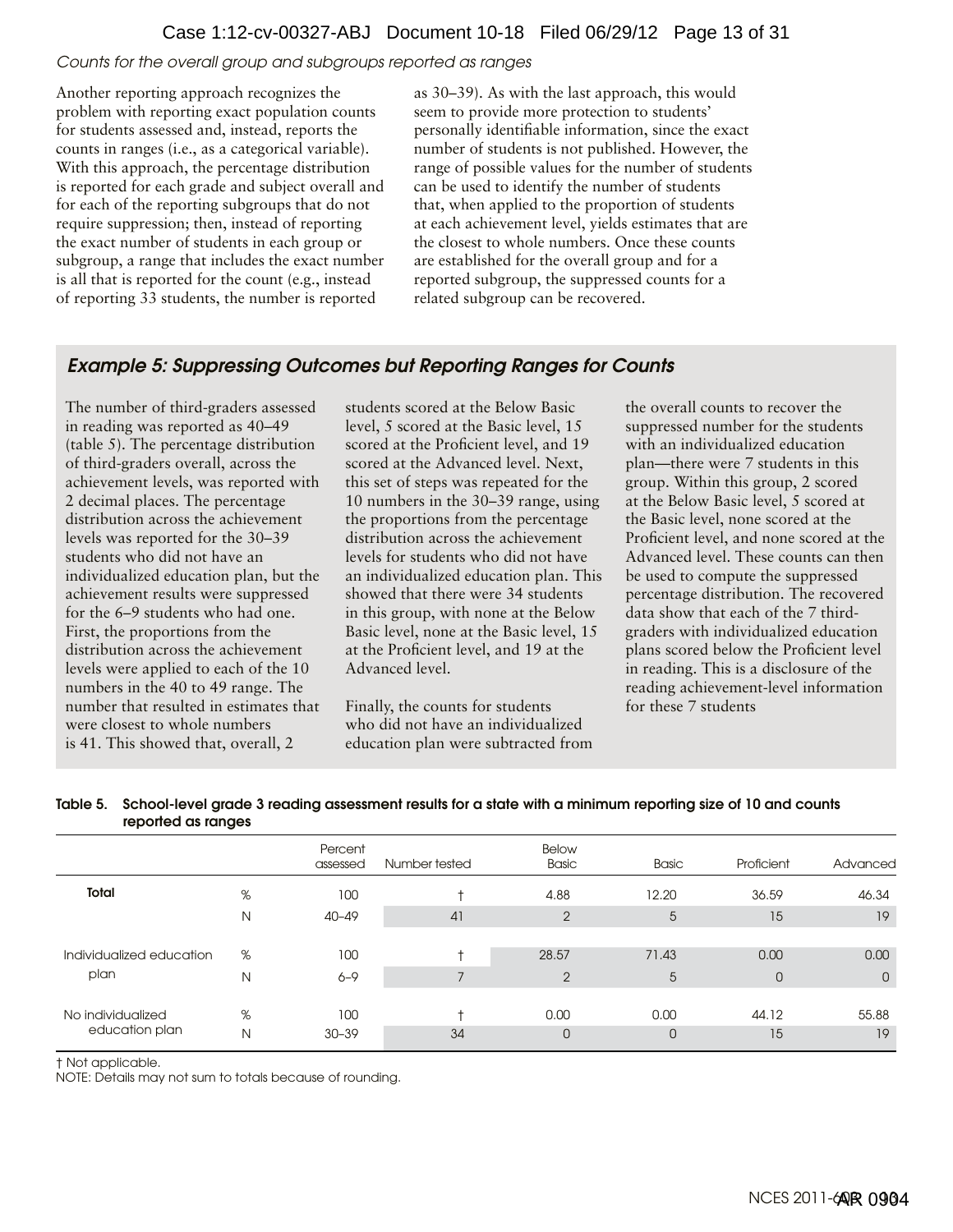# <span id="page-13-0"></span>Best Practices: Practices that Mitigate Disclosure Risk

The review of each state's online reporting of assessment results for schools uncovered three approaches that can help in protecting against the release of information needed to recover personally identifiable information. The first such approach involves not reporting any of the enrollment data that were used to compute the percentage distributions across the achievementlevel results. The second approach starts with the first approach (i.e., the underlying enrollment counts are not reported) and collapses across outcome categories to further limit the amount of detail published. This increases the number of students included in each reported outcome category. The third approach involves suppressing subgroups other than the subgroups with less than the minimum reporting size in order to prevent the recovery of the suppressed results for the small subgroups.

#### No Counts Published

Eight states were identified that publish student assessment results by grade and subject for the overall student population and for the reportable subgroups (i.e., those subgroups that do not require suppression) only as a percentage distribution across the achievement levels. In these states, the school reports do not include counts of the number of students assessed overall or of the number of students assessed in each of the reporting subgroups. However, since too much precision in the percentages can limit the possible options for the underlying counts, limiting the

Additional practices that support public reporting while protecting student privacy were identified and are discussed in this section. The first involves the reporting of background data on enrollment by grade and enrollment by student characteristics for a school or district. The second involves protecting data at the ends of the distribution, or at the low and high values for a rate, to avoid reporting that a small number of students (or nearly all students) have a specific outcome.

Each of these practices taken alone does not necessarily address each of the potential sources of disclosure, but they do reflect practices that, when taken in combination, may lead to improved protection of personally identifiable information about individual students in published tables.

percentages reported to whole numbers increases the number of possible options for the underlying counts. This helps protect the suppressed data for small groups. It also helps protect the counts for small categories within outcome measures for the reported subgroups. The following example of school-level third-grade reading results shows that while the relative relationships across achievement levels within and across subgroups are evident, the absence of the counts used to compute the percentage distributions prevents the recovery of the suppressed data.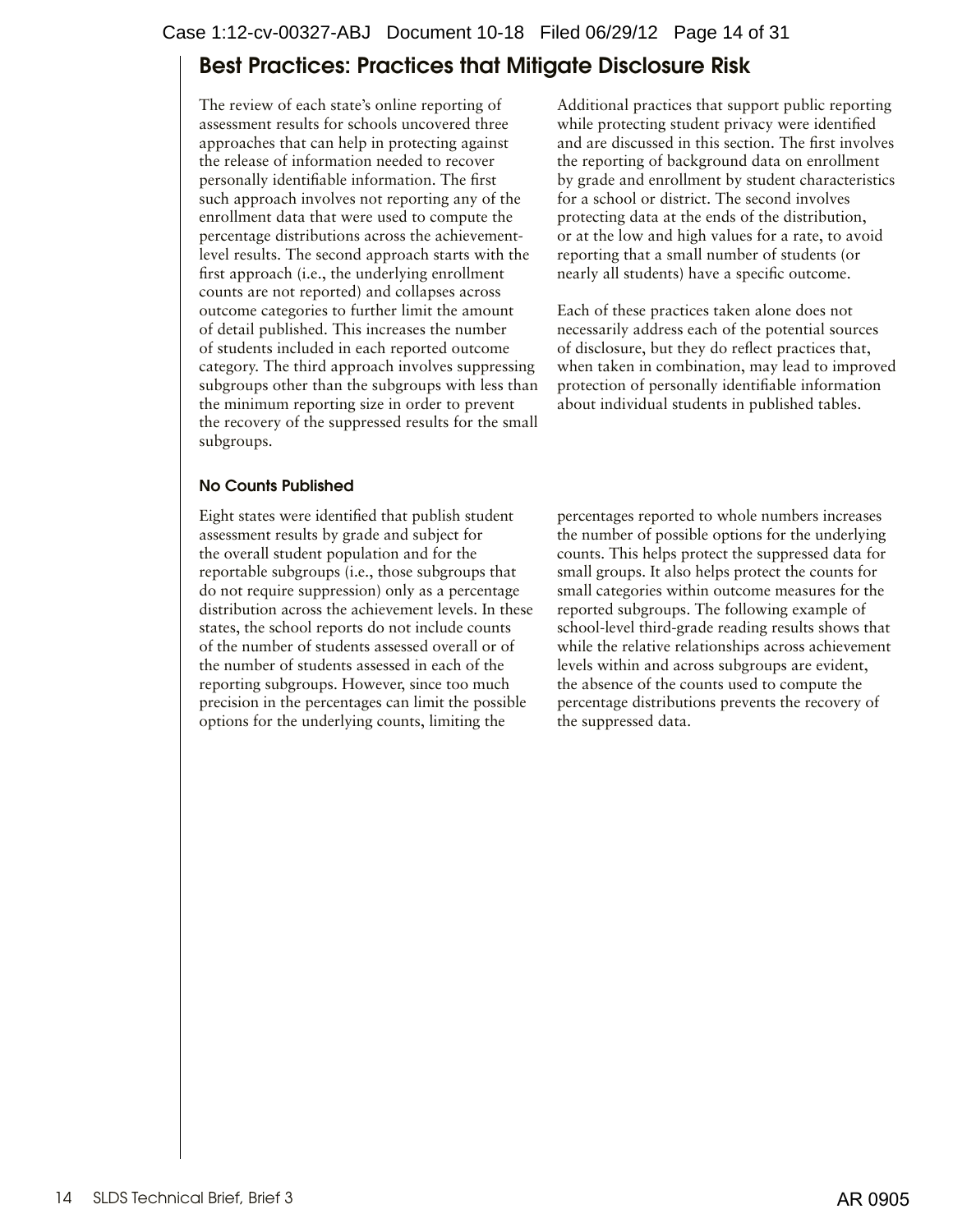## Example 6: Best Practices: No Counts Published

Table 6 shows assessment results only as percentage distributions reported as whole numbers. This, coupled with the fact that no counts are reported, protects the suppressed data from disclosure (table 6). The table shows that 13 percent of the students scored

at the Below Basic level, 44 percent scored at the Basic level, 27 percent scored at the Proficient level, and 16 percent scored at the Advanced level. Relatively more male than female students and more low-socioeconomic status than non-low-socioeconomic

status students performed at the Below Basic level. The data are suppressed for the English language learner subgroup because there are fewer than 10 students in the subgroup.

#### Table 6. Percentage distribution of school-level grade 3 reading assessment results in a state with a minimum reporting size of 10 and no counts

|                              | Below<br>Basic | Basic   | Proficient | Advanced |
|------------------------------|----------------|---------|------------|----------|
| <b>Total</b>                 | 13             | 44      | 27         | 16       |
| Male                         | 17             | 47      | 23         | 13       |
| Female                       | 9              | 42      | 30         | 18       |
| Low SES                      | 28             | 39      | 22         | 11       |
| Not low SES                  | $\overline{ }$ | 47      | 29         | 18       |
| English language learner     | $\star$        | $\star$ | $^\star$   | $\star$  |
| Not English language learner | 6              | 44      | 31         | 19       |

\* Not reported to protect subgroups with fewer than 10 students.

NOTE: Details may not sum to totals because of rounding. SES = Socioeconomic status.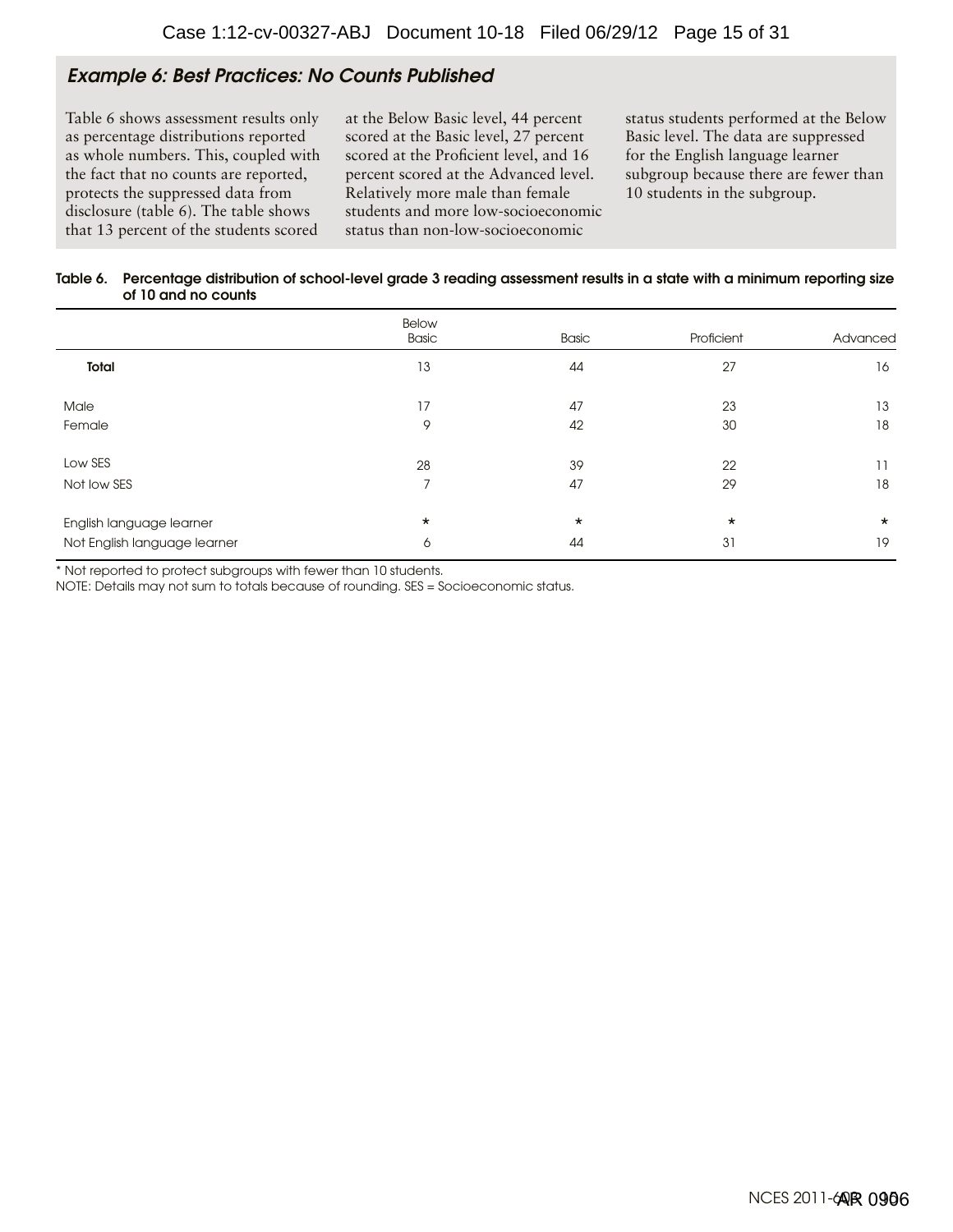#### Collapsing Across Outcome Categories

Seven states limited their reporting of achievement results to two categories—those at or above the level established by the state for successful performance and those who did not score in the successful range. Collapsing across outcome categories is useful when there are a small number of students in one or more of the outcome categories. This approach, combined with the decision to not report the underlying counts, is another way of increasing the protection of student privacy in reported summary tables.

## Example 7: Best Practices: Collapsing across Outcome Categories

Collapsing across outcome categories and displaying the assessment results only as a percentage distribution protects the underlying counts from disclosure. Collapsing the data used in the previous example, 57 percent

of the students scored at or below the Basic level, and 43 percent scored at or above the Proficient level (table 7). Relatively more male then female students (64 percent versus 51 percent) and low socioeconomic status than

not low socioeconomic status students (67 percent versus 53 percent) scored at the Below Basic level. The data are suppressed for the English language learner subgroup because there are less than 10 students in the subgroup.

#### Table 7. Percentage distribution of school level, grade 3 reading assessment results collapsed in a state with a minimum reporting size of 10 and no counts

|                              | Basic<br>or below | Proficient<br>or above |
|------------------------------|-------------------|------------------------|
| Total                        | 57                | 43                     |
| Male                         | 64                | 36                     |
| Female                       | 51                | 48                     |
| Low SES                      | 67                | 33                     |
| Not low SES                  | 53                | 47                     |
| English language learner     | $\star$           | $\star$                |
| Not English language learner | 50                | 50                     |

\* Not reported to protect subgroups with fewer than 10 students.

NOTE: Details may not sum to totals because of rounding. SES = Socioeconomic status.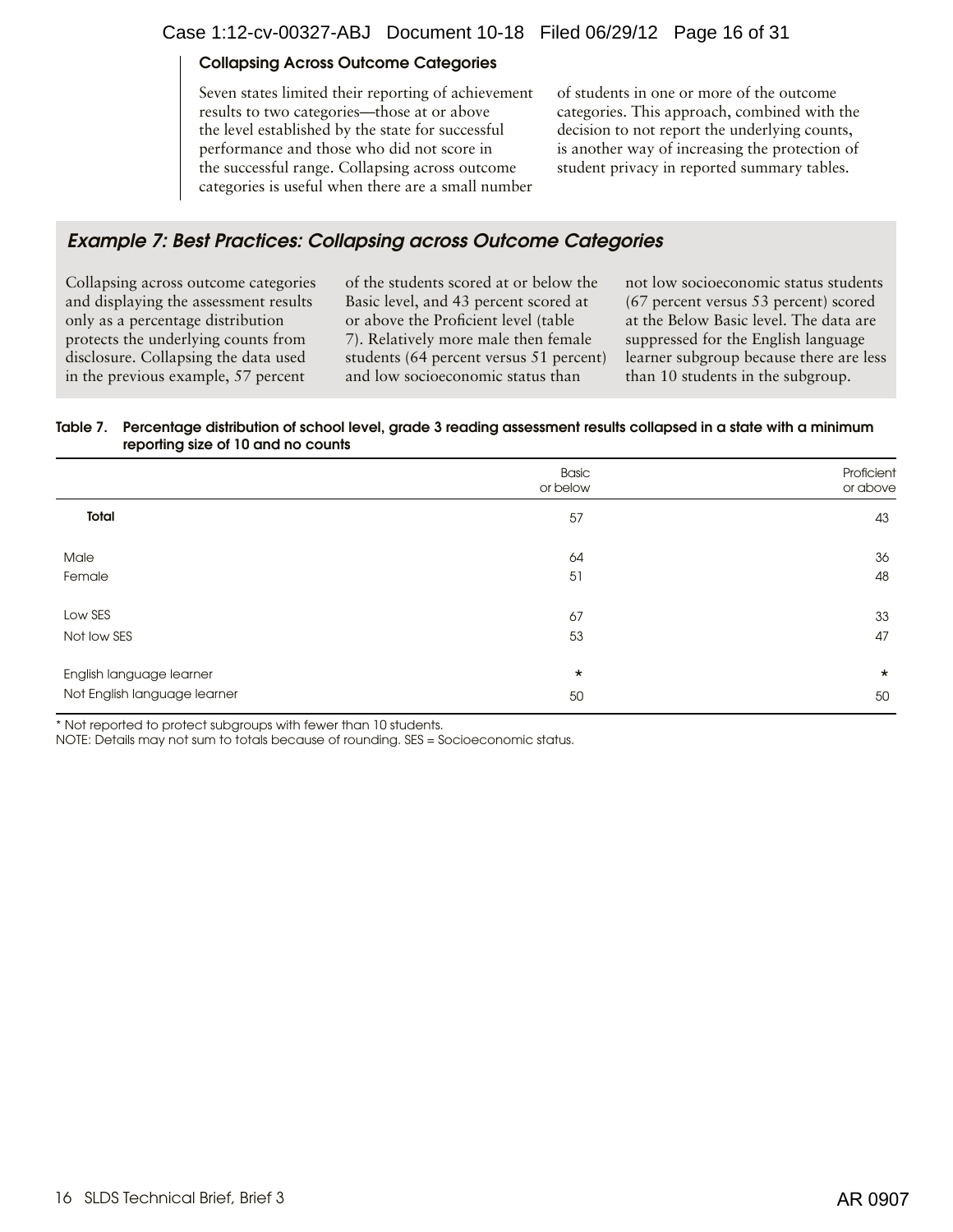#### Counts Published with Additional Suppression

One state provides counts for the overall number of students assessed in a specific grade and subject and for students in reportable subgroups. However, instead of suppressing only the subgroups that do not meet the minimum reporting size, subgroups related to the suppressed group are also suppressed. This is referred to as "complementary suppression." That is, a subgroup

with less than 10 students is suppressed, and one (or more) of the other subgroups that combine with the small subgroup to account for a larger share of the students in the overall group is also suppressed. The following example of school-level third-grade reading results provides an illustration of this approach.

## Example 8: Best Practices: Schools Counts Published with Additional Suppression

This example includes two schools. The school-level report is designed to display results by gender, race and ethnicity, low-income status, and individualized education plan status. School 1, with 30 students, had a number of reporting subgroups with fewer than 10 students. Suppressing the assessment results for the small subgroups and suppressing the outcome measure for a related category (i.e., complementary

suppression of additional rows of the table) protects the reported data at the school level, but leads to the loss of information. As shown in table 8, data were suppressed for the 27 White students because there were fewer than 10 students in each of the other racial and ethnic subgroups (i.e., 2 Native American students and 1 Black student). Data were suppressed for the 21 low income students because there were fewer than 10 students

who were not low income. Data were also suppressed for the 21 students without an individualized education plan, because only 9 students had individualized education plans. By comparison, assessment data were reported for the 30 third-grade students overall, and for the 12 male and 18 female students because the minimum reporting threshold of 10 students was exceeded in each case.

| Table 8. School 1: Number tested and percentage distribution of grade 3 reading assessment results with a minimum |
|-------------------------------------------------------------------------------------------------------------------|
| reporting size of 10 and complementary row suppression                                                            |

|                                  | Number<br>tested | <b>Below</b><br>Basic | Basic   | Proficient | Advanced |
|----------------------------------|------------------|-----------------------|---------|------------|----------|
| Total                            | 30               | 16.7                  | 56.7    | 20.0       | 6.7      |
| Male                             | 12               | 25.0                  | 58.3    | 16.7       | 0.0      |
| Female                           | 18               | 11.1                  | 55.6    | 22.2       | 11.1     |
| White                            | 27               | $\star$               | $\star$ | $\star$    | $\star$  |
| Native American                  | $\mathbf{2}$     | $\star$               | $\star$ | $\star$    | $\star$  |
| <b>Black</b>                     |                  | $\star$               | $\star$ | $\star$    | $\star$  |
| Low income                       | 21               | $\star$               | $\star$ | $\star$    | $\star$  |
| Not low income                   | 9                | $\star$               | $\star$ | $\star$    | $\star$  |
| Individualized education plan    | 9                | $\star$               | $\star$ | $\star$    | $\star$  |
| No individualized education plan | 21               | $\star$               | $\star$ | $\star$    | $\star$  |

\* Not reported to protect subgroups with fewer than 10 students.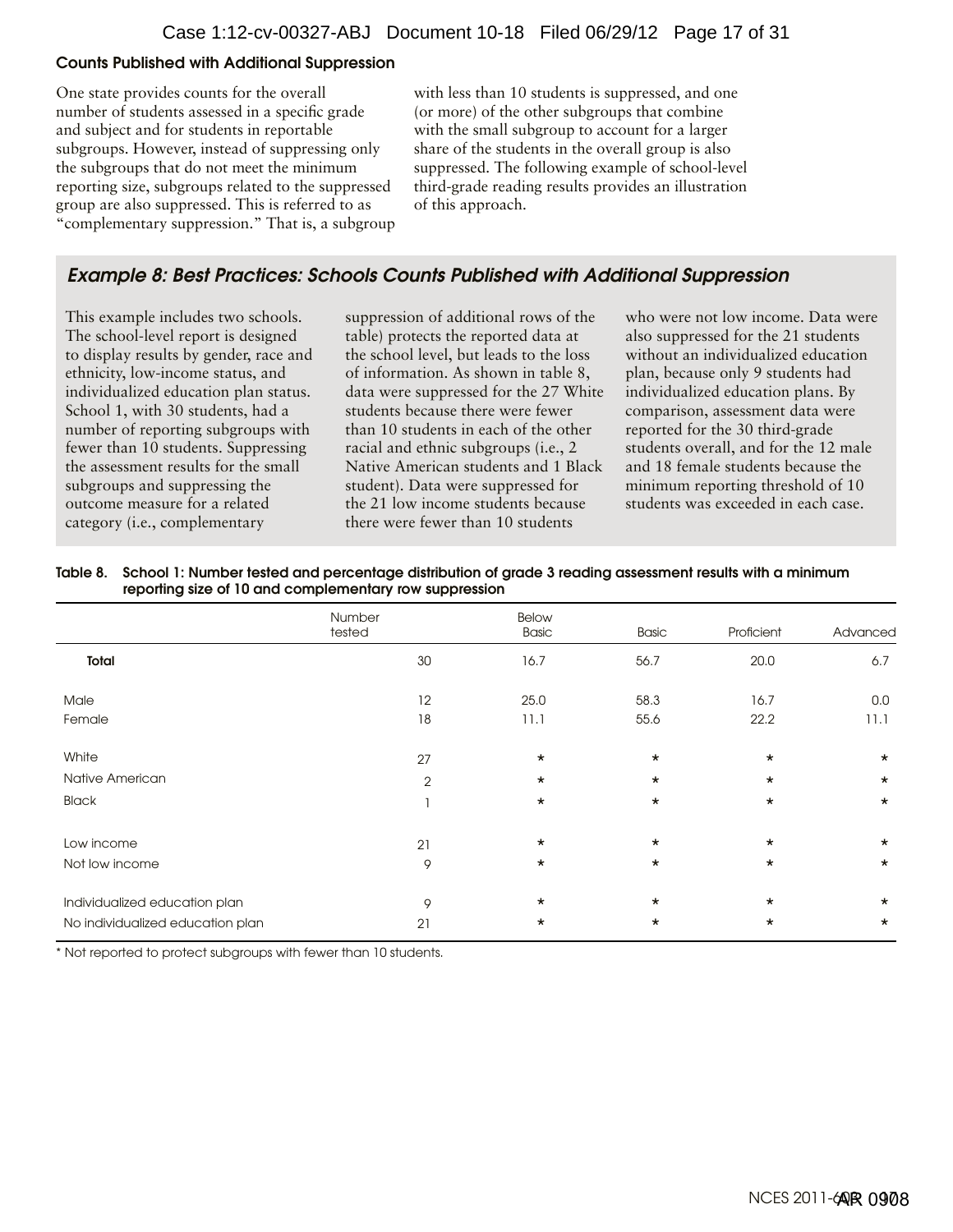School 2, with 45 students, had 10 or more students in each reporting group. As a result, no data were suppressed

and the third-grade reading assessment results were reported for each of the reporting variables—gender, race

and ethnicity, low income status, and individualized education plan status (table 9).

#### Table 9. School 2: Number tested and percentage distribution of grade 3 reading assessment results with a minimum reporting size of 10 and complementary row suppression

|                                  | Number<br>tested | <b>Below</b><br><b>Basic</b> | <b>Basic</b> | Proficient | Advanced |
|----------------------------------|------------------|------------------------------|--------------|------------|----------|
| Total                            | 45               | 2.2                          | 22.2         | 62.2       | 13.3     |
| Male                             | 18               | 5.6                          | 27.8         | 55.6       | 11.1     |
| Female                           | 27               | 0.0                          | 18.5         | 66.7       | 14.8     |
| White                            | 20               | 0.0                          | 10.0         | 65.0       | 25.0     |
| Native American                  | 10               | 10.0                         | 40.0         | 50.0       | 0.0      |
| <b>Black</b>                     | 15               | 0.0                          | 26.7         | 66.7       | 6.7      |
| Low income                       | 14               | 7.1                          | 21.4         | 64.3       | 7.1      |
| Not low income                   | 31               | 0.0                          | 22.6         | 61.3       | 16.1     |
| Individualized education plan    | 11               | 9.1                          | 72.7         | 18.2       | 0.0      |
| No individualized education plan | 34               | 0.0                          | 5.9          | 76.5       | 17.6     |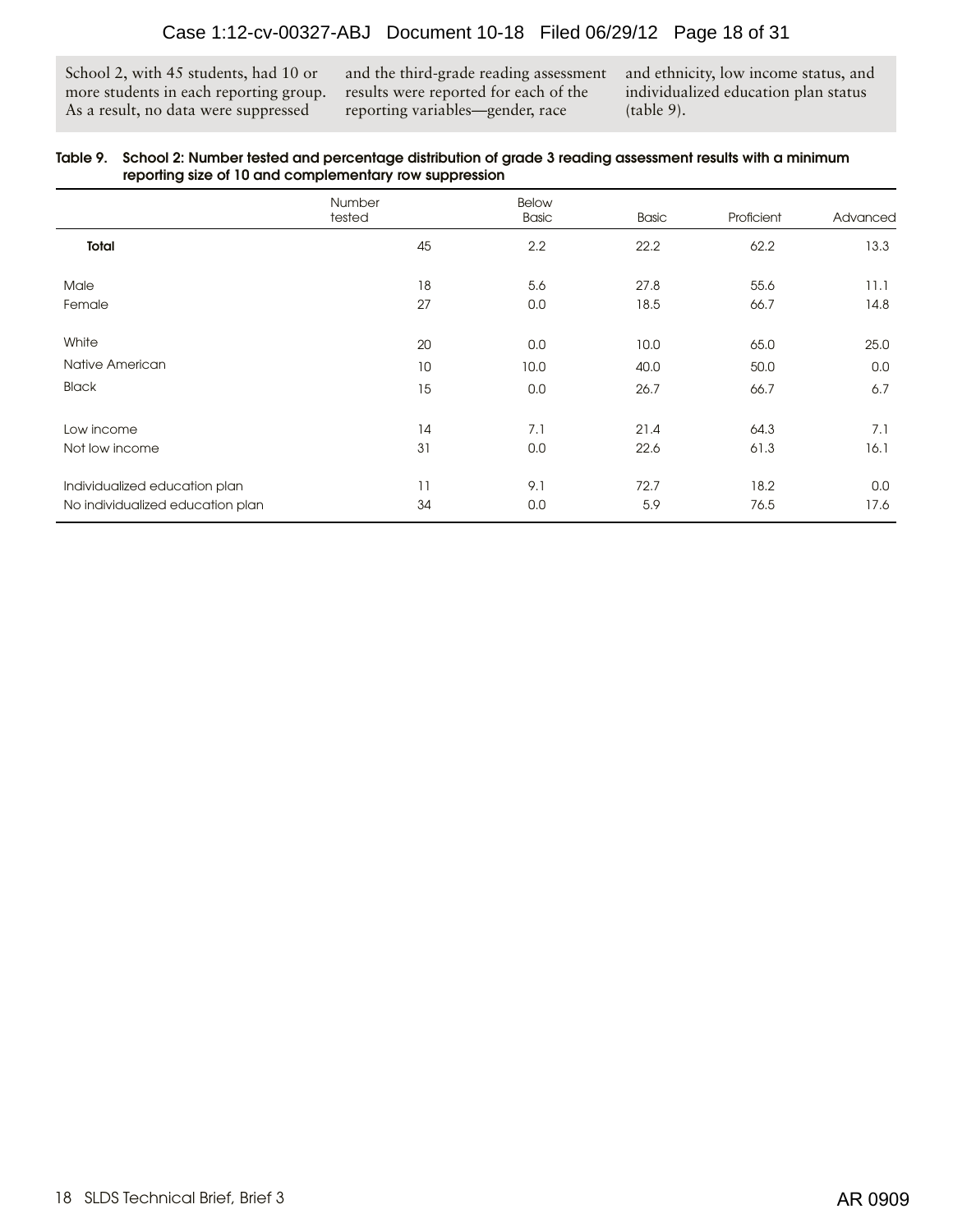These two schools are the only schools in a district that include the third grade. When the data for the two schools were combined at the district level,

there were 10 or more students in each reporting group. The resulting data are displayed in the next example.

## Example 9: Best Practices: District Counts Published with Additional Suppression

Since there were more than 10 students in each reporting subgroup at the district level, the district table based on the schools in example 8 (tables 8 and 9) was produced with full details reported for each reporting group. Table 10 displays these results.

#### Table 10. Number tested and percentage distribution of district-level grade 3 reading assessment results with a minimum reporting size of 10 and complementary row suppression

|                                                       | Number<br>tested | <b>Below</b><br><b>Basic</b> | <b>Basic</b> | Proficient | Advanced |
|-------------------------------------------------------|------------------|------------------------------|--------------|------------|----------|
| <b>Total</b>                                          | 75               | 8.0                          | 36.0         | 45.3       | 10.6     |
| Male                                                  | 30               | 13.4                         | 40.0         | 40.0       | 6.7      |
| Female                                                | 45               | 4.4                          | 33.3         | 48.9       | 13.3     |
| White                                                 | 47               | 6.4                          | 38.3         | 40.4       | 14.9     |
| Native American                                       | 12               | 16.7                         | 41.7         | 41.7       | 0.0      |
| <b>Black</b>                                          | 16               | 6,3                          | 25.9         | 62.5       | 6,3      |
| Low income                                            | 35               | 17.1                         | 54.3         | 25.7       | 2.8      |
| Not low income                                        | 40               | 0.0                          | 20.0         | 62.5       | 17.5     |
| Individualized<br>education plan<br>No individualized | 20               | 30.0                         | 55.0         | 15.0       | 0.0      |
| education plan                                        | 55               | 0.0                          | 29.1         | 56.4       | 14.5     |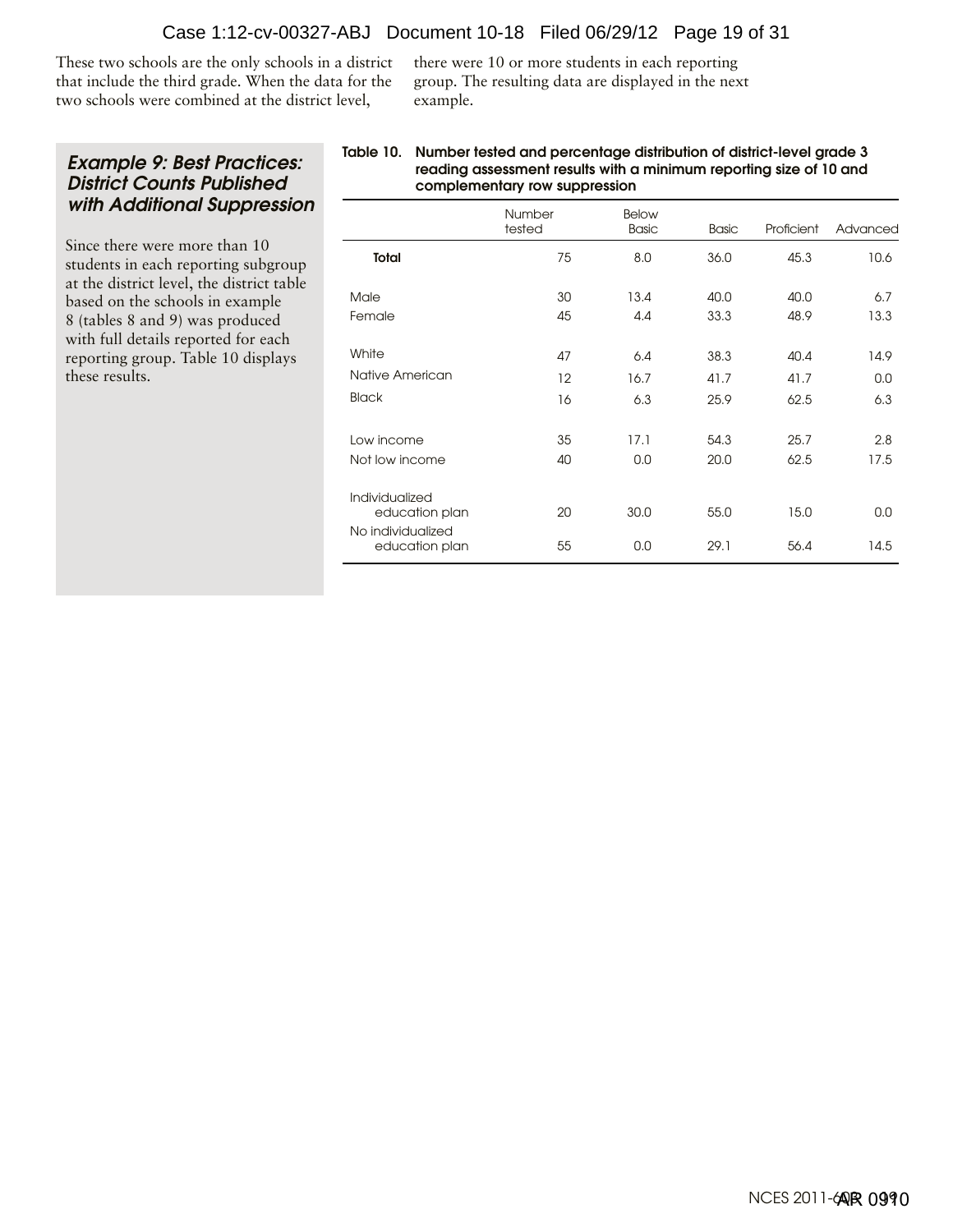But with all of the details published for school 2 and for the district, the percentage distribution across the achievement levels in each row can be converted to proportions. The proportions can then be applied to the number of students in the reporting subgroup to compute the number of students at each achievement level in each reporting group. Once this is done at the district level and for school 2, all of the suppressed data for school 1 can be recovered. For example, 38.3 percent of the 47 White third graders in the district scored at the Basic achievement level. Multiplying 0.383 times 47 shows that 18 White third graders in the district scored at the Basic achievement level. The results for White third graders in school 2 show that 10 percent of the 20

students in this subgroup scored at the Basic achievement level. Multiplying 0.10 times 20 shows that 2 White third graders in School 2 scored at the Basic achievement level. Subtracting the 2 students from School 2 from the 18 students in the district reveals the fact that there were 16 White third graders in School 1 who scored at the Basic achievement level. These 16 students comprise 59.3 percent of the 27 White third graders in school 1. These procedures were repeated to recover each of the percentages that were suppressed for school 1 in table 8. The recovered results for school 1 are shown in the shaded cells in table 11 which show that the 2 Native American third graders scored at or below Basic, the 1 Black third grader scored below Basic, and 23.8

percent of the 21 low income students scored below Basic and the other 76.2 percent scored at the Basic level. When the results for students who scored at the below Basic and Basic levels are combined to show the percent who scored below proficient, the data show disclosures of the fact that all students who were Native American, Black, or low income scored below the Proficient level. Furthermore, the parents of the 1 third grade student in school 1 with an individualized education plan who scored at the Proficient achievement level (i.e., 11.1 percent of 9 students is 1 student) know that the other third graders with individualized education plans each failed to reach the Proficient achievement level.

| Table 11. School 1: Number tested and percentage distribution of grade 3 reading assessment results with suppressed |
|---------------------------------------------------------------------------------------------------------------------|
| percents recovered                                                                                                  |

|                                  | Number<br>tested | <b>Below</b><br><b>Basic</b> | <b>Basic</b> | Proficient | Advanced |
|----------------------------------|------------------|------------------------------|--------------|------------|----------|
| Total                            | 30               | 16.7                         | 56.7         | 20.0       | 6.7      |
| Male                             | 12               | 25.0                         | 58.3         | 16.7       | 0.0      |
| Female                           | 18               | 11.1                         | 55.6         | 22.2       | 11.1     |
| White                            | 27               | 11.1                         | 59.3         | 22.2       | 7.4      |
| Native American                  | $\overline{2}$   | 50.0                         | 50.0         | 0.0        | 0.0      |
| <b>Black</b>                     |                  | 100.0                        | 0.0          | 0.0        | 0.0      |
| Low income                       | 21               | 23.8                         | 76.2         | 0.0        | 0.0      |
| Not low income                   | 9                | 0.0                          | 11.1         | 66.7       | 22.2     |
|                                  |                  |                              |              |            |          |
| Individualized education plan    | 9                | 55.6                         | 33.3         | 11.1       | 0.0      |
| No individualized education plan | 21               | 0.0                          | 66.7         | 23.8       | 9.5      |

\* Not reported to protect subgroups with fewer than 10 students.

This example illustrates the fact that it is not enough to simply suppress results at the school level, since comparisons of data published for other schools and the district can be used to recover suppressed results within a school. To avoid the recovery of suppressed school level results, the results for other schools in the district and the results for the district must also be taken into account. If the results for a specific subgroup are suppressed in at least two schools, the suppressed results for each school cannot be recovered from the results reported for other

schools and the district. However, when the results are suppressed for a specific subgroup in only one school, to protect the suppressed results from recovery, the results for that subgroup must be suppressed for either another school in the district or for the district.

To protect results that are suppressed at the district level, the same precautions must be taken across district and state results. To protect suppressed results from recovery, if the results are suppressed for a specific subgroup in one district, the results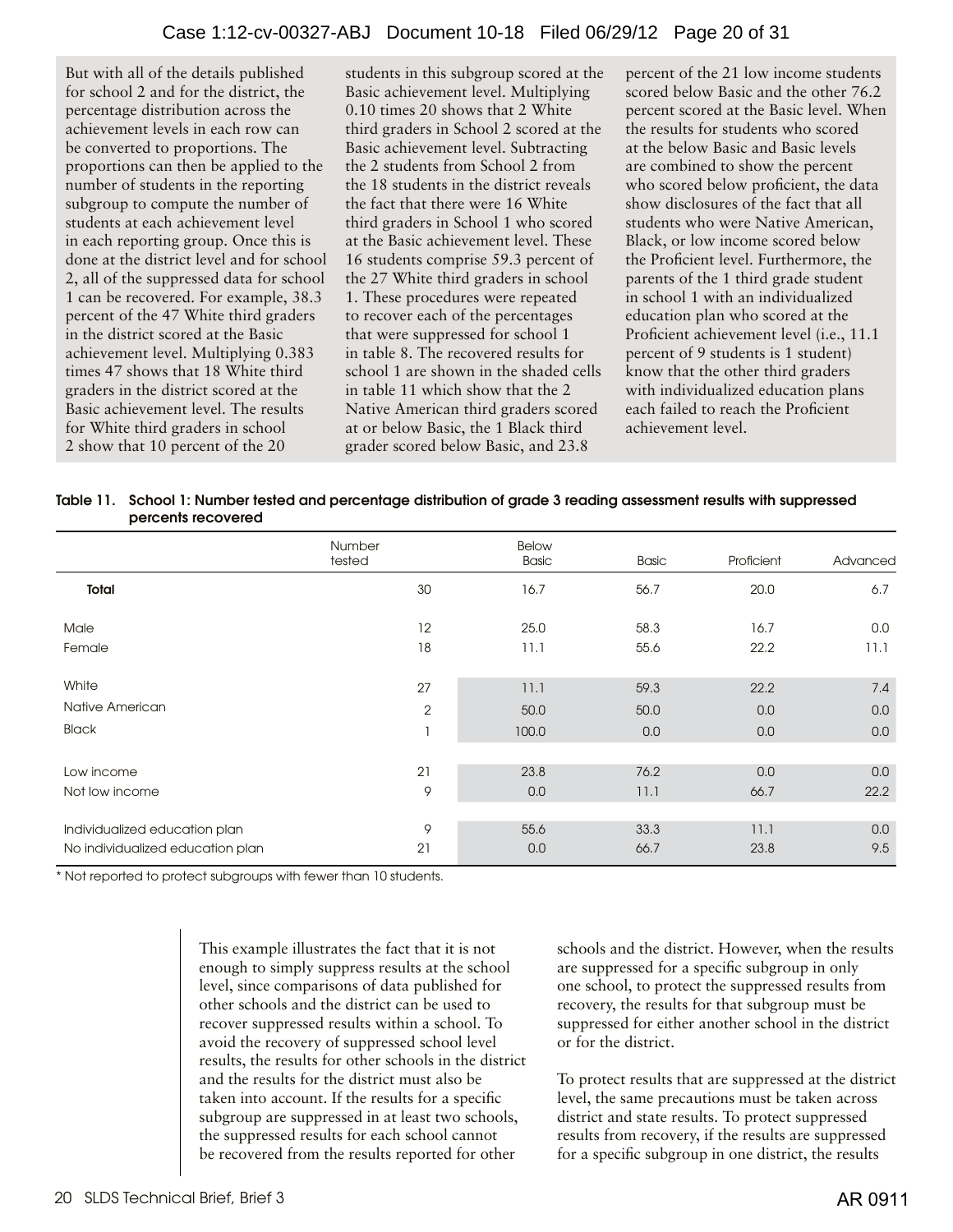for that subgroup must be suppressed for a second district in the state.

It is important to note that this problem is not limited to applications that use complementary suppression across related subgroups. The same comparisons between district results and the results reported for other schools in the district or between state results and the results reported for other districts in the state can be applied when the results are suppressed for a single subgroup (i.e., without complementary subgroup suppression).

#### Reporting School-, District-, or State-Level Background Information

In reports of outcome measures, some school-, district-, or state-level reports display background information on the distribution of students in a school, district, or state in two separate summary tables. One summary table reports the total number of students enrolled and the percentage of students enrolled by grade. The second summary table reports the total number of students enrolled and the percentage of students in each of the reporting subgroups (e.g., gender, race and ethnicity, English proficiency status, migrant status, disability status, and economic status). Thus, rather than providing the exact number or percentage of students in each grade in each reporting subgroup, the report gives a portrait of the school, district, or state. However, if the number of students reported for an individual grade is the same as the number of students enrolled on the assessment date, that number, along with the report of the percentage of the students who participated in the assessment, can

Care must be taken to ensure that the suppressed results for a subgroup in a single school or single district cannot be recovered using reported data for other schools in the district or other districts in the state. This can be achieved by ensuring that the results for a suppressed subgroup are suppressed in two schools. Alternatively, in districts with only one school for a grade, the results for the suppressed subgroup must also be suppressed at the district level. Similarly, the results for a suppressed subgroup must be suppressed for two districts in a state.

be used with the percentage distribution across the achievement levels to recover the underlying numbers of students who scored at each achievement level.

Three things can be done to counter this problem. First, use background enrollment counts for a day other than that of the assessment administration and clearly label the date of the background enrollment counts and the date of the assessment in public reports to establish the fact that they are different. Second, report the percentage distribution for the background data and for the results reported across the achievement levels only in whole numbers. This decreases the precision of the reported percentages, which lowers the chance of an accurate recovery of the numbers of students in both reported and suppressed results. Third, report the percentage of students assessed as a whole number.

## Example 10: Best Practices: Reporting Background Information

Table 12 provides an example of school-level data for enrollment by grade for an elementary school with grades K–6. The shaded cells are not included in the reported table, but are included here to illustrate the added protection from reporting the percentage distribution without any decimal places. For example, 4 of the 7 grades are reported as being 14

percent of the school's enrollment; the underlying data show that the more precise percentages are 13.9, 14.5, 13.6, and 14.2. The state assessment in this state is administered in March of each school year; reporting enrollment data from 5 months earlier in the school year is likely to result in some differences from the enrollment data at the time of the assessment.

Table 13 displays school-level enrollment data reported by student characteristics for the same elementary school. Again, the patterned cells are not included in the reported table. Taken together, these tables provide a profile of the school without providing the level of detail needed to recover the underlying counts for the outcome measures reported for the school.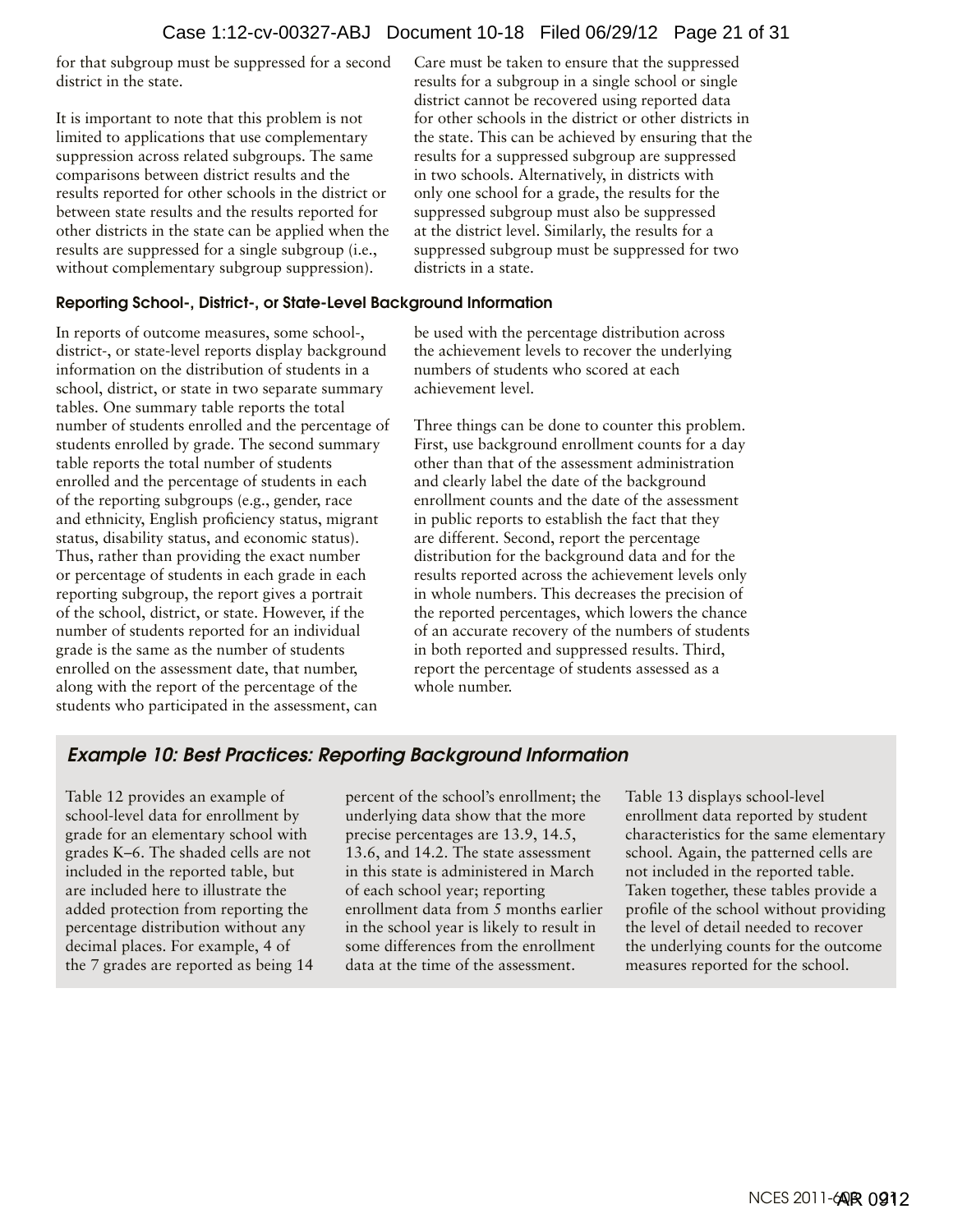#### Table 12. Elementary school enrollment, by grade

|                         | Number | Unrounded percent | Percent |
|-------------------------|--------|-------------------|---------|
| Total                   | 359    | 100.0             | 100     |
|                         | 50     | 13.9              | 14      |
| Kindergarten<br>Grade 1 | 52     | 14.5              | 14      |
|                         |        |                   |         |
| Grade 2                 | 54     | 15.0              | 15      |
| Grade 3                 | 49     | 13.6              | 14      |
| Grade 4                 | 48     | 13.4              | 13      |
| Grade 5                 | 51     | 14.2              | 14      |
| Grade 6                 | 55     | 15.3              | 15      |

#### Table 13. Elementary school enrollment, by selected characteristics

|                                  | Number  | Unrounded percent | Percent    |
|----------------------------------|---------|-------------------|------------|
| Total                            | 359     |                   | $^\dagger$ |
| Male                             | 185     | 51.5              | 52         |
| Female                           | 174     | 48.5              | 48         |
| White                            | 221     | 61.6              | 62         |
| <b>Black</b>                     | 70      | 19.5              | 19         |
| Hispanic                         | 59      | 16.4              | 16         |
| Asian                            | $\star$ | $\star$           | $\star$    |
| Native American                  | $\star$ | $\star$           | $\star$    |
|                                  |         |                   |            |
| Low income                       | 100     | 27.9              | 28         |
| Not low income                   | 259     | 72.1              | 72         |
|                                  |         |                   |            |
| Individualized education plan    | 59      | 16.4              | 16         |
| No individualized education plan | 300     | 83.6              | 84         |
| English language learner         |         |                   |            |
|                                  | 40      | 11.1              | 11         |
| Not English language learner     | 319     | 88.9              | 89         |

† Not applicable.

\* Not reported to protect subgroups with fewer than 10 students.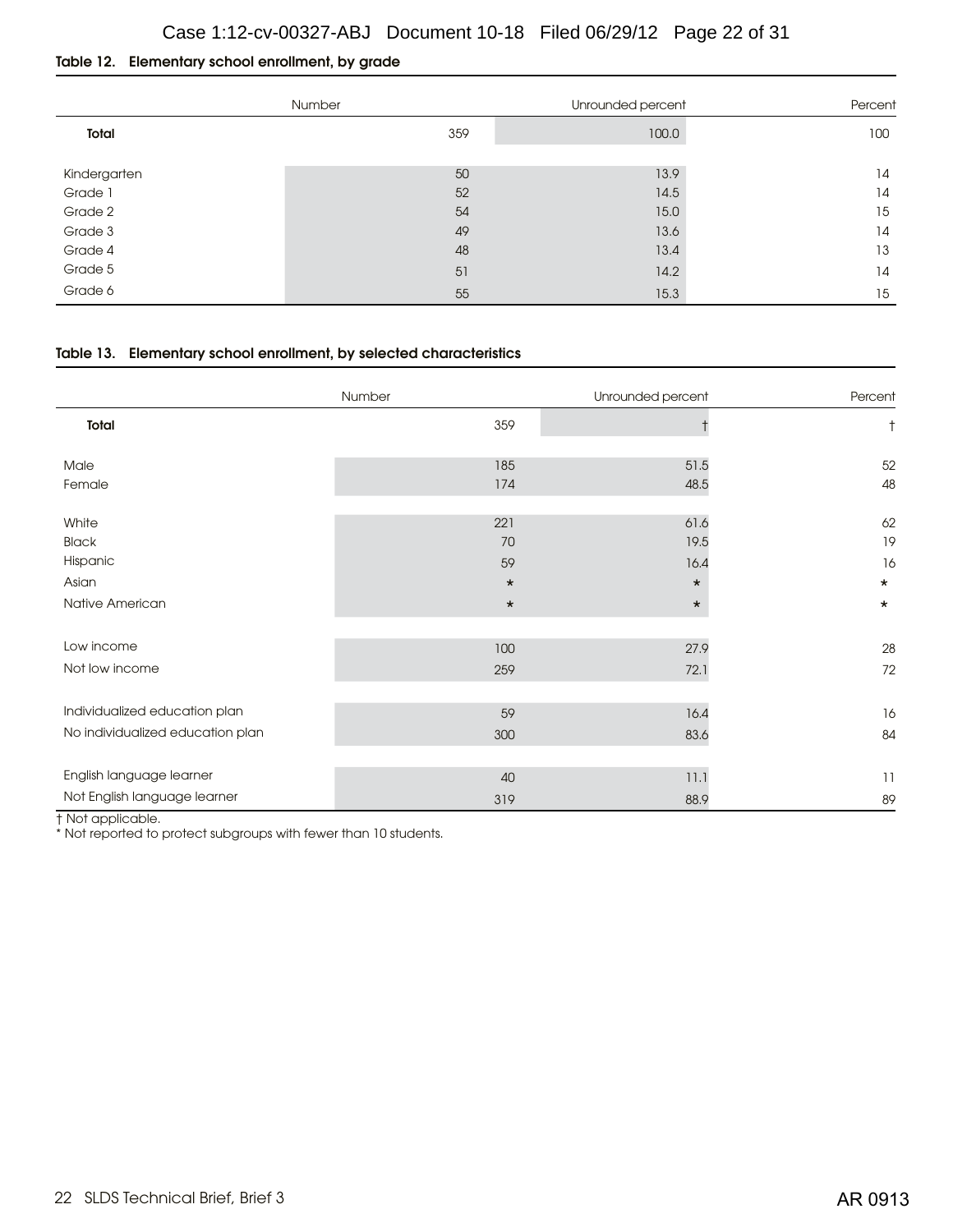#### Recoding the Ends of the Distribution

Another protection implemented by a number of states involves bottom or top coding the results at the tails of the percentage distribution, or for high and low rates. This is typically done by coding all percentages above 95 percent as greater than 95 percent and coding all percentages below 5 percent as less than 5 percent. This is done to avoid reporting the fact that all, or nearly all, of the students in a reporting subgroup share the same achievement level or the same outcome or that very few or none of the students have a particular outcome.

Ideally, this approach is intended to protect categories with 0 to 2 fewer than all students in a reporting category or, conversely, categories with 0 to 2 students. However, with reporting subgroups of 10 to 19 students, all of the percentages of 10 percent or less are based on only 1 student (e.g., 1 of 19 students is 5 percent and 1 of 10 students is 10 percent, while 2 of 19 is 11 percent and 2 of 10 is 20 percent). As a result, with reporting subgroups of 10 to 19 students, even reporting a category as 10 percent or less is no different than reporting that there is at most only 1 student in the category.

The extent of recoding required to protect small categories is related to the size of the subgroup, with a larger recoded range required for smaller subgroups. At a minimum, results should not be published for outcomes based on the experiences of 1 student. The goal is to ensure that each recoded percent could include at least 2 students. Additional protection is provided by including counts of students in the range of recoded percentages where the recoded percent could include at least 3 students (i.e., the threshold rule of 3). For example, in reporting outcome measures for subgroups of 10 to 20, recoding the ends of the distribution to 20 percent or less and 80 percent or more would result in recoding all percentages for categories based on 0 to 2 students (i.e., 20 percent of 10 is 2).<sup>6</sup> In addition, categories of 3 students would be included in the recoded category when there are 15 or more students in the subgroup (i.e., 3 out of 15 is 20 percent).

In reporting outcome measures for groups of 21 to 40, recoding the ends of the distribution to 10 percent or less and 90 percent or more would result in recoding all percentages based

on categories of 0 to 2 students. In this recode, categories of 3 students would be included in the recoded category when there are 30 or more students in the subgroup (i.e., 3 out of 30 is 10 percent).

When there are 41 to 100 students, recoding the ends of the distribution to 5 percent or less and 95 percent or more ensures results based on 0 to 2 students when there are 41 students and 0 to 4 students when there are 100 students (above 59 students, this recode would include categories of 3 students). Similarly, for groups of 101 to 300 students, recoding the ends of the distribution to 2 percent or less and 98 percent or more ensures reporting results based on 0 to 2 students when there are 101 students and 0 to 6 students when there are 300 students (above 149 students this recode includes categories of 3 students) . Finally, for groups of more than 300 students, recoding the ends of the distribution to 1 percent or less and 99 percent or more ensures results based on 0 to 3 students at a minimum

Recoding the percentages at one end of a percentage distribution is not necessarily enough to protect the original contents of the recoded category, since the sum of the reported categories subtracted from 100 percent yields the percent that was recoded.

To protect the recoded categories, additional recoding is needed. For groups of 10 to 20 students, the results should be collapsed into two categories and percentages between 21 and 79 should be reported in 10 percentage point ranges. For groups of 21 to 40 students, the percentages in categories of an outcome measure should be recoded in 10 percentage point ranges. For groups of 41 to 200 students, the percentages in categories of an outcome measure should be recoded in 5 percentage point ranges. For groups of 201 or more students, reporting the percentages in categories of an outcome measure as whole numbers provides sufficient recoding (i.e. there are at least 2 counts that could yield each reported percent).

To further protect small categories, if one subgroup includes 200 or fewer students, any related subgroups (i.e., those that combine to sum to the total) with more than 200 students should be recoded using the ranges for 200 students.

<sup>6</sup> Reporting results based on fewer than 10 students while ensuring that there could be at least 2 students in a reported category requires more extensive top and bottom coding and would limit the number of reportable outcomes to a small enough set of possible outcomes that they would not be well protected. For example, with results based on 6 students, 2 students account for 33 percent, and recodes of 33 and 67 percent leave only 1 response option that could be reported. Similarly, with 7 students, the recodes would be 29 and 71 percent, leaving 2 response options for reporting; with 8 students, the recodes would be 25 and 75 percent, leaving 3 response options for reporting; and with 9 students, the recodes would be 22 and 78 percent, leaving only 5 response options for reporting.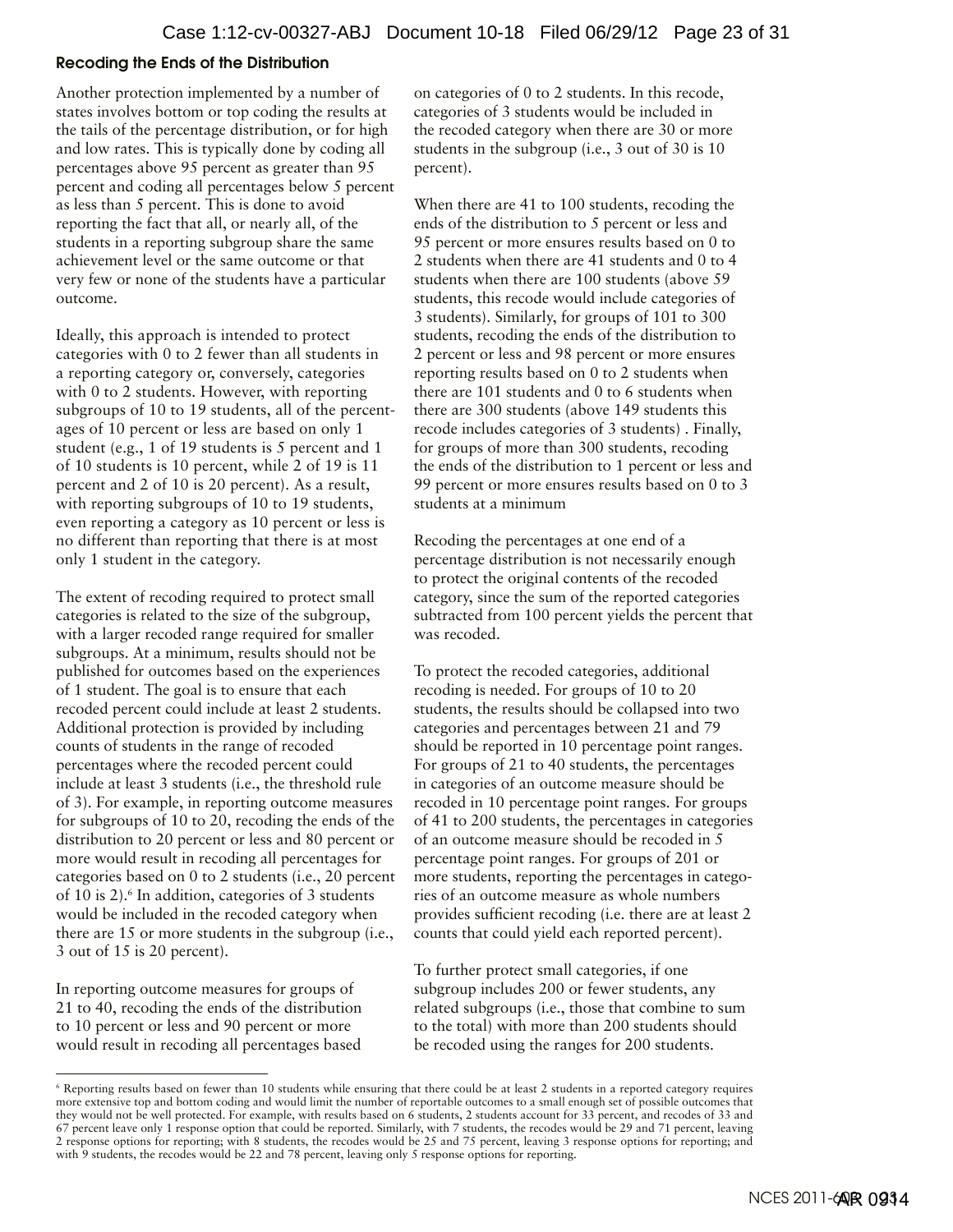# Example 11: Best Practices: Recoding the Distribution

Table 14 in this example shows the number of students and the actual and recoded percentage distributions for the school-level third-grade reading assessment results for 32 students for this reporting option. The shaded cells are not publicly reported. Table 14 displays the data with reporting subgroups less than 10 suppressed and the categories of other subgroups recoded to protect small categories. For the overall results of the 32 students, each category is recoded into a 10 percentage point range to protect small categories in the subgroups in the table. Given that there are only 10 students in the Hispanic subgroup, the 0 in the Advanced category is combined with the 10 percent in the proficient category and recoded to less than or equal to  $(\le)$  20 percent at or above proficient, and the 50 percent at the Basic level is combined with the 40 percent at the Below Basic level and recoded to greater than or equal to 80 percent. The data for the 22 White students are recoded, with the 0 percent in the Below Basic category recoded to less than or equal to 10 percent and the other three categories recoded into 10 percentage point ranges. Since there are fewer than 10

students with individualized education plans, the data for this subgroup and the data for students who do not have individualized education plan are suppressed. The outcome measures for the 12 English language learners and the subgroup of 20 students who are not English language learners are reported for those students scoring at the proficient or above level and those performing at or Below the Basic level.

Table 15 follows the same format and shows the results for the districtlevel third-grade reading assessment results. With 320 students in the group, the results for the 3 students in the advanced category that account for 1 percent of the total are recoded to less than or equal to  $(\le)$  1 percent, and the other three categories are reported as percentages that are rounded to whole numbers. With 198 White students and 122 Hispanic students, the results for the 3 Advanced students in the White subgroup and for 0 Advanced students in the Hispanic subgroup are both recoded to less than or equal to  $(\le)$  2 percent, and the other three categories in each subgroup are recoded into 5 percentage point ranges. With 40

students with individualized education plans, the Advanced category for these students is recoded to less than or equal to  $(≤)$  10 percent, and the remaining categories are recoded into 10 percentage point ranges. The data for the 280 students in the related subgroup who do not have individualized education plans are recoded following the procedures that apply to 200 students, with the 1 percent at the Advanced level recoded to less than or equal to  $(\le)$  2 percent and the other three categories recoded into 5 percentage point ranges. Finally, because there are only 12 students who are English language learners, the Advanced category for these students is combined with the Proficient category and reported as 21 to 29 percent, and the Below Basic and Basic categories are combined and reported as 70 to 79 percent. The data for the 308 students in the related subgroup who are not English language learners are recoded, with the percent at the Advanced level reported as less than or equal to  $(\le)$  2 percent and the other three categories recoded into 5 percentage point ranges.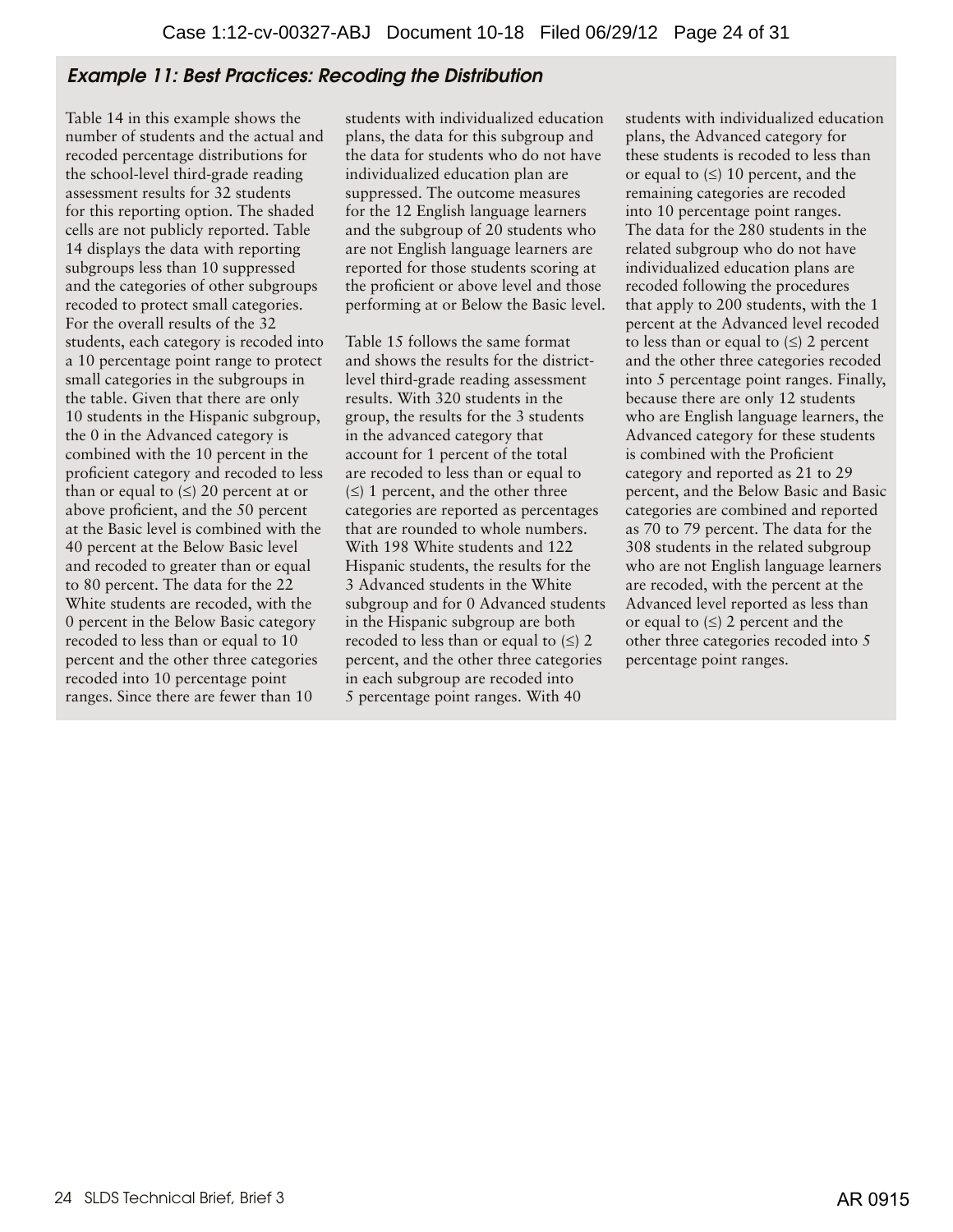## Case 1:12-cv-00327-ABJ Document 10-18 Filed 06/29/12 Page 25 of 31

|  | 10 Table 14.   School-level grade 3 reading assessment results for a state with a minimum reporting size of |  |
|--|-------------------------------------------------------------------------------------------------------------|--|
|  |                                                                                                             |  |

|                          |              | Percent<br>assessed | Tested         | Below<br><b>Basic</b> | <b>Basic</b>              | Proficient      | Advanced            |            |
|--------------------------|--------------|---------------------|----------------|-----------------------|---------------------------|-----------------|---------------------|------------|
| <b>Total</b>             | $\mathsf{N}$ | $^\dagger$          | 32             | $\sqrt{4}$            | 10                        | 11              | $\overline{7}$      |            |
|                          | $\%$         | 100                 | 100            | 13                    | 31                        | 34              | 22                  | Actual     |
|                          | $\%$         | 100                 | 100            | $11 - 19$             | $30 - 39$                 | $30 - 39$       | $20 - 29$           | Reported   |
| White                    | ${\sf N}$    | $^\dagger$          | 22             | $\mathsf{O}$          | $\sqrt{5}$                | 10              | $\overline{7}$      |            |
|                          | $\%$         | 100                 | 100            | $\mathsf{O}$          | 23                        | 45              | 32                  | Actual     |
|                          | $\%$         | 100                 | 100            | $\leq 10$             | $21 - 29$                 | $40 - 49$       | $30 - 39$           | Reported   |
| Hispanic                 | $\mathsf N$  | $^\dagger$          | 10             | $\sqrt{4}$            | $\sqrt{5}$                | $\mathbf{1}$    | $\mathsf{O}\xspace$ |            |
|                          | $\%$         | 100                 | 100            | 40                    | 50                        | 10              | $\overline{0}$      | Actual     |
|                          | $\%$         | 100                 | 100            | $^\dagger$            | $\geq 80$                 | $\leq$ 20       | $^{\dagger}$        | Reported   |
| Individualized education | $\mathsf N$  | $^\dagger$          | $\overline{7}$ | $\sqrt{4}$            | $\ensuremath{\mathsf{3}}$ | $\overline{0}$  | $\mathsf{O}\xspace$ |            |
| plan                     | $\%$         | 100                 | $\star$        | $\star$               | $\star$                   | $\star$         | $\star$             | $<10$      |
|                          | $\%$         | 100                 | $\star$        | $\star$               | $\star$                   | $\star$         | $\star$             | < 10       |
| No individualized        | $\mathsf{N}$ | $\ddagger$          | 25             | $\mathbf 0$           | 7                         | 11              | $\overline{7}$      |            |
| education plan           | $\%$         | 100                 | 100            | $\mathsf{O}$          | 28                        | 44              | 28                  | Actual     |
|                          | $\%$         | 100                 | $\star$        | $\star$               | $\star$                   | $\star$         | $^\star$            | Suppressed |
| English language learner | $\mathsf{N}$ | $\ddagger$          | 12             | $\overline{4}$        | 5                         | $\overline{2}$  | $\mathbf{1}$        |            |
|                          | $\%$         | 100                 | 100            | 33                    | 42                        | 17              | 8                   | Actual     |
|                          | %            | 100                 | 100            | $^\dagger$            | $70 - 79$                 | $21 - 29$       | $^{\dagger}$        | Reported   |
| Not English language     | ${\sf N}$    | $\ddagger$          | 20             | $\mathsf{O}$          | $\sqrt{5}$                | $\, \mathsf{9}$ | $\boldsymbol{6}$    |            |
| learner                  | $\%$         | 100                 | 100            | $\mathsf{O}$          | 25                        | 45              | 30                  | Actual     |
|                          | %            | 100                 | 100            | $^\dagger$            | $21 - 29$                 | 70-79           | $^+$                | Reported   |

† Not applicable.

\* Not reported to protect subgroups with fewer than 10 students.

NOTE: Details may not sum to totals because of rounding and recoding.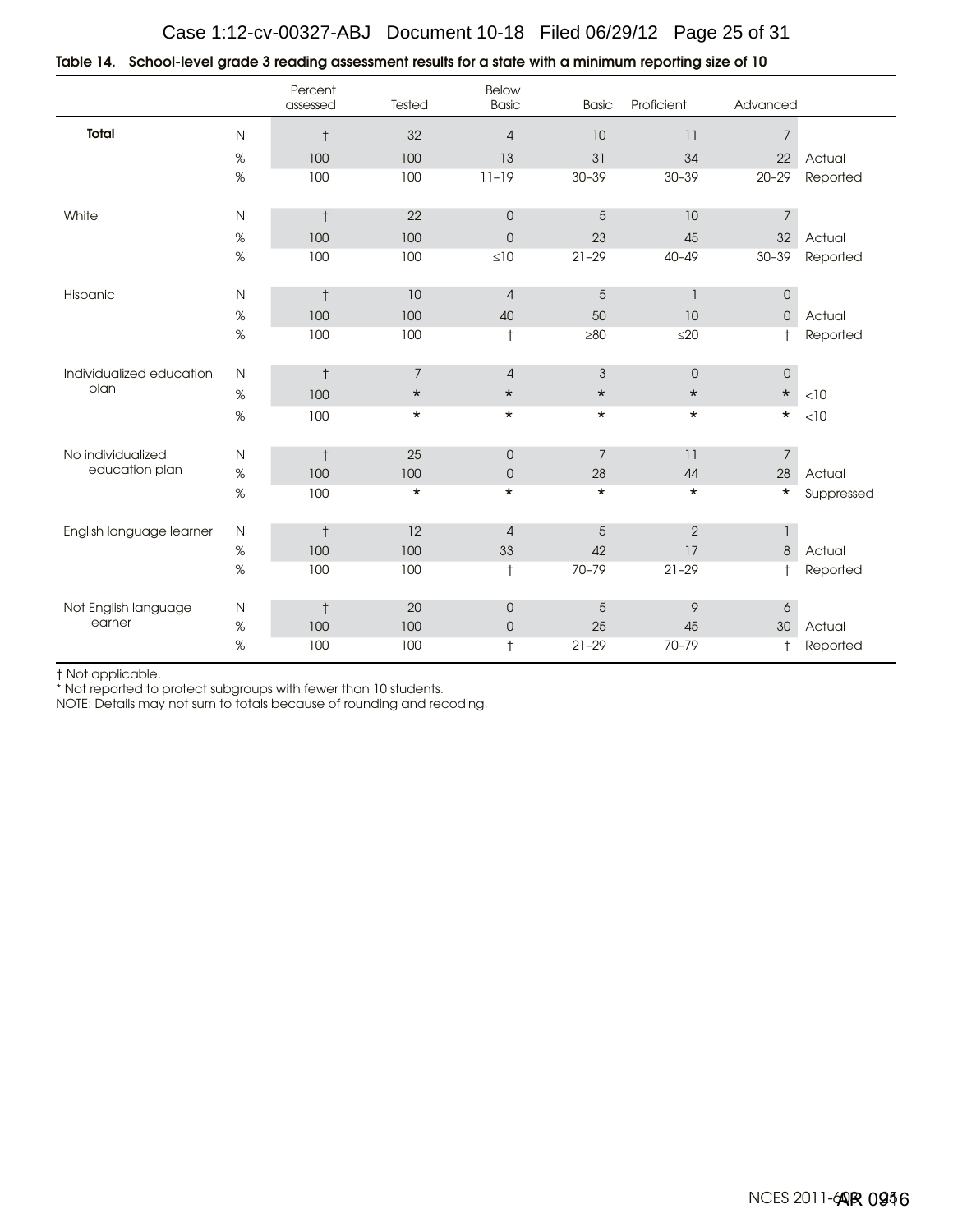| Table 15. District level, Grade 3 reading assessment results for a state with a minimum reporting size of 10 |  |  |
|--------------------------------------------------------------------------------------------------------------|--|--|
|                                                                                                              |  |  |

|                          |              | Percent<br>assessed | Tested     | Below<br><b>Basic</b> | <b>Basic</b> | Proficient          | Advanced                  |          |
|--------------------------|--------------|---------------------|------------|-----------------------|--------------|---------------------|---------------------------|----------|
| Total                    | $\mathsf N$  |                     | 320        | 40                    | 167          | 110                 | $\ensuremath{\mathsf{3}}$ |          |
|                          | $\%$         | 100                 | $^\dagger$ | 13                    | 52           | 34                  | $\mathbf{1}$              | Actual   |
|                          | $\%$         | 100                 | $\ddagger$ | 13                    | 52           | 34                  | $\leq$ ]                  | Reported |
| White                    | $\mathsf N$  |                     | 198        | $\overline{O}$        | 105          | 90                  | $\ensuremath{\mathsf{3}}$ |          |
|                          | $\%$         | 100                 | $^\dagger$ | $\mathsf{O}$          | 53           | 45                  | $\sqrt{2}$                | Actual   |
|                          | $\%$         | 100                 | $\ddagger$ | $\leq$ 2              | $50 - 54$    | $45 - 49$           | $\leq$ 2                  | Reported |
| Hispanic                 | $\mathsf{N}$ |                     | 122        | 40                    | 62           | $20\,$              | 0                         |          |
|                          | $\%$         | 100                 | $^\dagger$ | 33                    | 51           | 16                  | $\mathbf 0$               | Actual   |
|                          | $\%$         | 100                 | $\ddagger$ | $25 - 29$             | $50 - 54$    | $15 - 19$           | $\leq$ 2                  | Reported |
| Individualized education | $\mathsf N$  |                     | 40         | 25                    | 15           | $\overline{0}$      | $\hbox{O}$                |          |
| plan                     | $\%$         | 100                 | $^\dagger$ | 63                    | 38           | $\mathsf{O}\xspace$ | $\mathsf{O}\xspace$       | Actual   |
|                          | $\%$         | 100                 | $\ddagger$ | 60-69                 | $30 - 39$    | $\leq 10$           | $\leq 10$                 | Reported |
| No individualized        | $\mathsf{N}$ |                     | 280        | 15                    | 152          | 110                 | $\ensuremath{\mathsf{3}}$ |          |
| education plan           | $\%$         | 100                 | $^\dagger$ | 5                     | 54           | 39                  | $\overline{1}$            | Actual   |
|                          | $\%$         | 100                 | $^\dagger$ | $5 - 9$               | $50 - 54$    | $35 - 39$           | $\leq$ 2                  | Reported |
| English language learner | $\mathsf{N}$ |                     | 12         | $\overline{4}$        | $\sqrt{5}$   | $\overline{2}$      | $\mathbf{1}$              |          |
|                          | $\%$         | 100                 | $^\dagger$ | 33                    | 42           | 17                  | $\,8\,$                   | Actual   |
|                          | $\%$         | 100                 | $\dagger$  | $\ddagger$            | 70-79        | $21 - 29$           | $\ddagger$                | Reported |
| Not English language     | $\mathsf{N}$ |                     | 308        | 36                    | 162          | 108                 | $\overline{c}$            |          |
| learner                  | $\%$         | 100                 | $^\dagger$ | 12                    | 53           | 35                  | $\mathbf{1}$              | Actual   |
|                          | $\%$         | 100                 | $\ddagger$ | $10 - 14$             | $50 - 54$    | $35 - 39$           | $\leq$ 2                  | Reported |

† Not applicable.

NOTE: Details may not sum to totals because of rounding and recoding.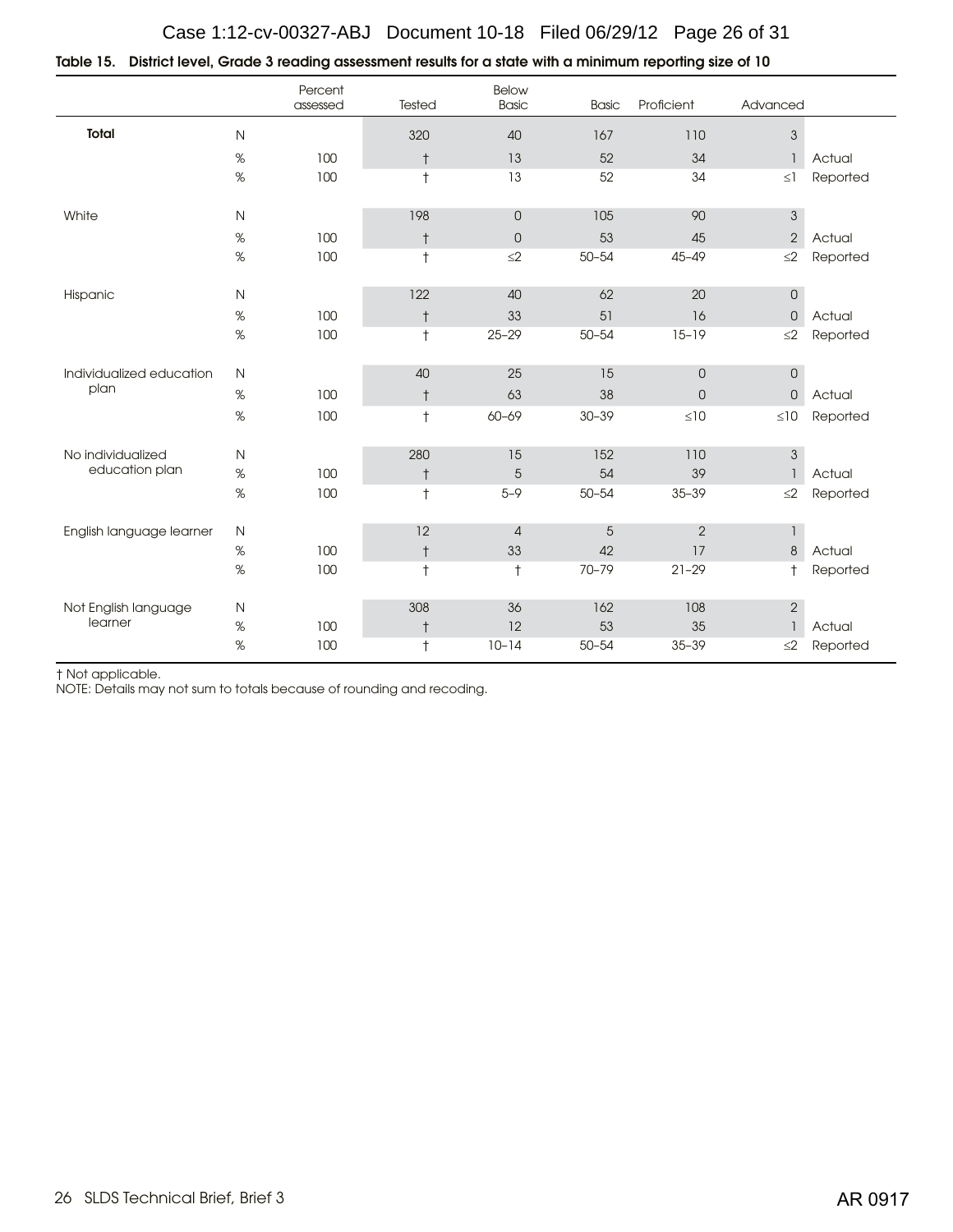# <span id="page-26-0"></span>Recommendations

This review and analysis of current reporting practices illustrates that some practices work better than others in protecting suppressed results and, thus, in protecting against disclosures of personally identifiable information about individual students. It is important to note that each of the practices requires some loss of information. The challenge rests in identifying practices that protect information about individual students while minimizing the negative impact on the utility of the publicly reported data. Drawing upon the review and analysis presented in this brief leads to recommended reporting rules to be used in producing reports of percentages and rates to describe student outcomes to the public. These rules are intended for use in the public release of new data.

Rules 1 through 4 and 6 and 7 are general reporting rules. Rule 5 is guided by the number of students in the reporting group or subgroups; the underlying principle is that the amount of detail that can be reported while protecting each

#### Reporting Rules

- 1. Minimize the amount of enrollment details reported in the profile of the school, district, or state in reports of outcome measure results. If possible, use enrollment data for a different date than that of the reported outcome measures and label the different dates (e.g., report enrollment data for a date different from the assessment date, such as fall enrollment for a spring assessment). In so doing, tell the readers that the data on student enrollment by grade and by selected student characteristics are included to provide context for the results presented but should not be assumed to exactly match the student composition at the time the outcome was measured.
	- a. Report the percentage distribution of students by grade at the school, district, or state level in a standalone table without any of the outcome measures or reporting subgroup details.
	- b. Report the percentage distribution of students by reporting subgroup at the school, district, or state level in a standalone table without any of the outcome measures or enrollment by grade details.

student's privacy is related to the number of students in a reporting group or subgroup—that is, more detail can be reported for larger groups. Rule 5a applies to instances in which there are more than 300 students in each of a set of related reporting subgroups (e.g., in each race/ ethnicity group, for students with and without an individualized education plan, for students receiving or not receiving instruction as an English language learner). Rule 5b applies to instances in which the smallest reporting subgroup within a set of related reporting subgroups has 201 to 300 students. Rule 5c applies to instances in which the smallest reporting subgroup within a set of related reporting subgroups has 101 to 200 students. Rule 5d applies when the smallest reporting subgroup in a set of related subgroups has 41 to 100 students. Rule 5e applies when the smallest reporting subgroup in a set of related subgroups has 21 to 40 students. Rule5f applies when the smallest reporting subgroup in a set of related subgroups has 10 to 20 students.

- c. Do not report the details of the enrollment data within each reporting subgroup by individual grades.
- 4. Use a minimum of 10 students for the reporting subgroup size limitation.
	- a. Suppress results for all reporting groups with 0 to 9 students.
	- b. Suppress results for reporting subgroups with 0 to 9 students and suppress each of the related reporting subgroups regardless of the number of students in the subgroup (i.e., suppress the other subgroup(s) of the set of subgroups that sum to the overall group). In instances with 3 or more subgroups, the subgroups with 0 to 9 students can be combined with each other or with the smallest reportable subgroup to form an aggregated subgroup of 10 or more students to allow for the reporting of data for larger subgroups.
- 3. Use only whole numbers when reporting the percentage of students for each category of an outcome measure (e.g., the percentage assessed).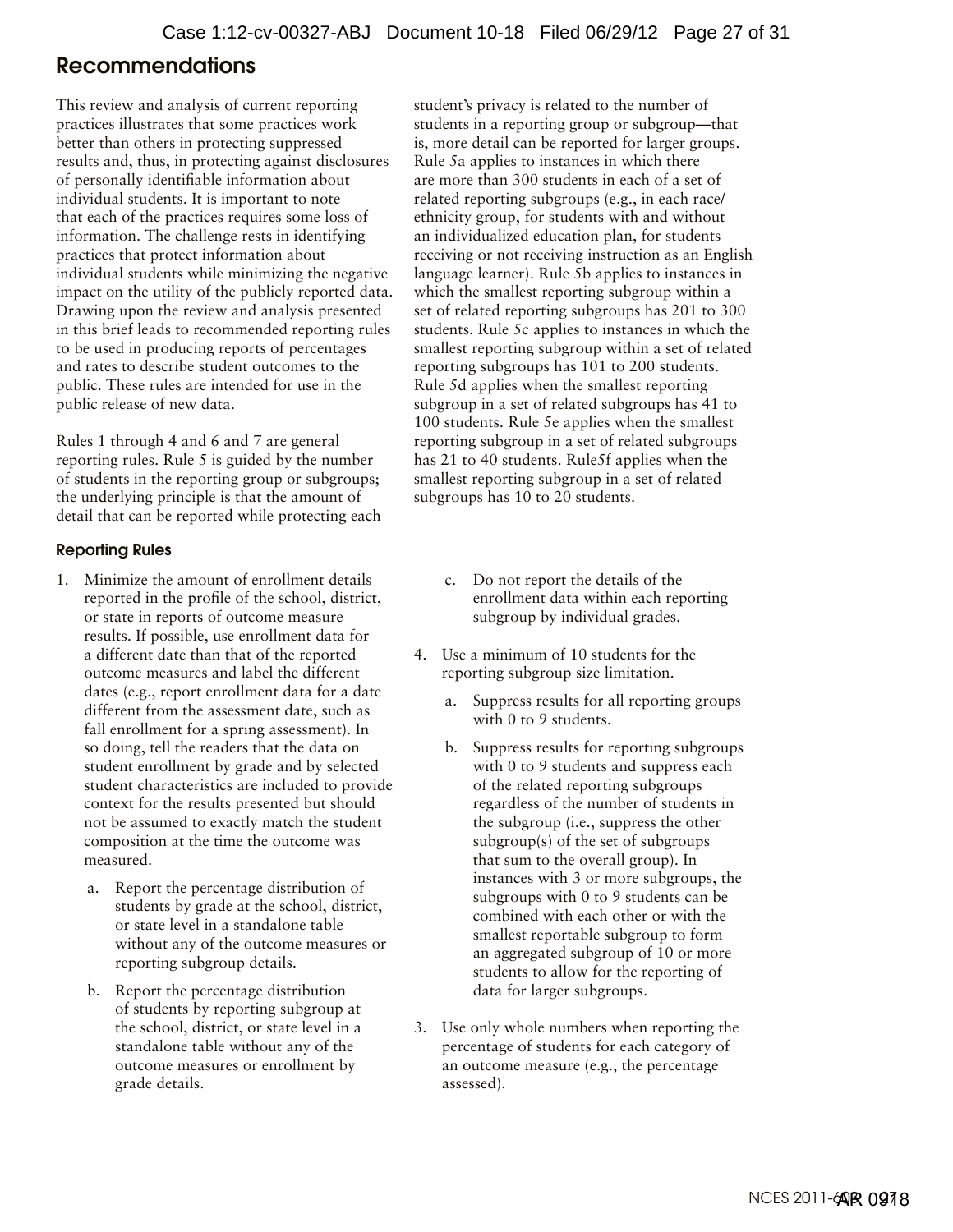#### Case 1:12-cv-00327-ABJ Document 10-18 Filed 06/29/12 Page 28 of 31

- 4. Do not report the underlying counts for the subgroup or group totals (i.e., the denominators of the percentages); also do not report the underlying counts of students in individual outcome categories (i.e., the numerators).
- 5. **To implement the next step in the data protection procedure in the remaining reporting groups and subgroups, the approach used is determined by the number of students in the smallest reporting subgroup among a set of related groups or subgroups (i.e., groups that in combination sum to the total). To protect student privacy:**
	- a. **For reporting variables/outcome measures with more than 300 students and no related subgroup with fewer than 200 students, use the following approach:**
		- i. Recode categories with values of 99 to 100 percent to greater than or equal to 99 percent ( $\geq$  99 percent).
		- ii. Recode categories with values of 0 to 1 percent to less than or equal to 1 percent ( $\leq 1$  percent).
		- iii. Otherwise, report the percentage of students in each category using whole numbers.
	- b. **For reporting variables/outcome measures with 201 to 300 students and no related subgroup with fewer than 200 students, use the following approach:**
		- i. Recode categories with values of 98 to 100 percent to greater than or equal to 98 percent ( $\geq$  98 percent).
		- ii. Recode categories with values of 0 to 2 percent to less than or equal to 2 percent ( $\leq$  2 percent).
		- iii. Otherwise, report the percentage of students in each category using whole numbers.
- c. **For reporting variables/outcome measures in which the number of students ranges from 101 to 200,** use the following option in this group and all related subgroups with more than 200 students:
	- i. Recode categories with values of 98 to 100 percent to greater than or equal to 98 percent ( $\geq$  98 percent).
	- ii. Recode categories with values of 0 to 2 percent to less than or equal to 20 percent ( $\leq 2$  percent).
	- iii. Recode the percentage in each remaining category in all reporting groups or subgroups to intervals as follows (3–4, 5–9, 10–14, 15–19,  $\ldots$ , 85–89, 90–94, 95–97).
- d. **For reporting variables/outcome measures in which the number of students in the smallest reporting group or subgroup ranges from 41 to 100,** use the following option in that group or subgroup and use option 5c for each related reporting group or subgroup with more than 100 students:
	- i. Recode categories with values of 95 to 100 percent to greater than or equal to 95 percent ( $\geq$  95 percent).
	- ii. Recode categories with values of 0 to 5 percent to less than or equal to 5 percent ( $\leq$  5 percent).
	- iii. Recode the percentage in each remaining category in all reporting groups or subgroups to intervals as follows (6–9,10–14, 15–19, 20–24,  $\ldots$ , 85–89, 90–94).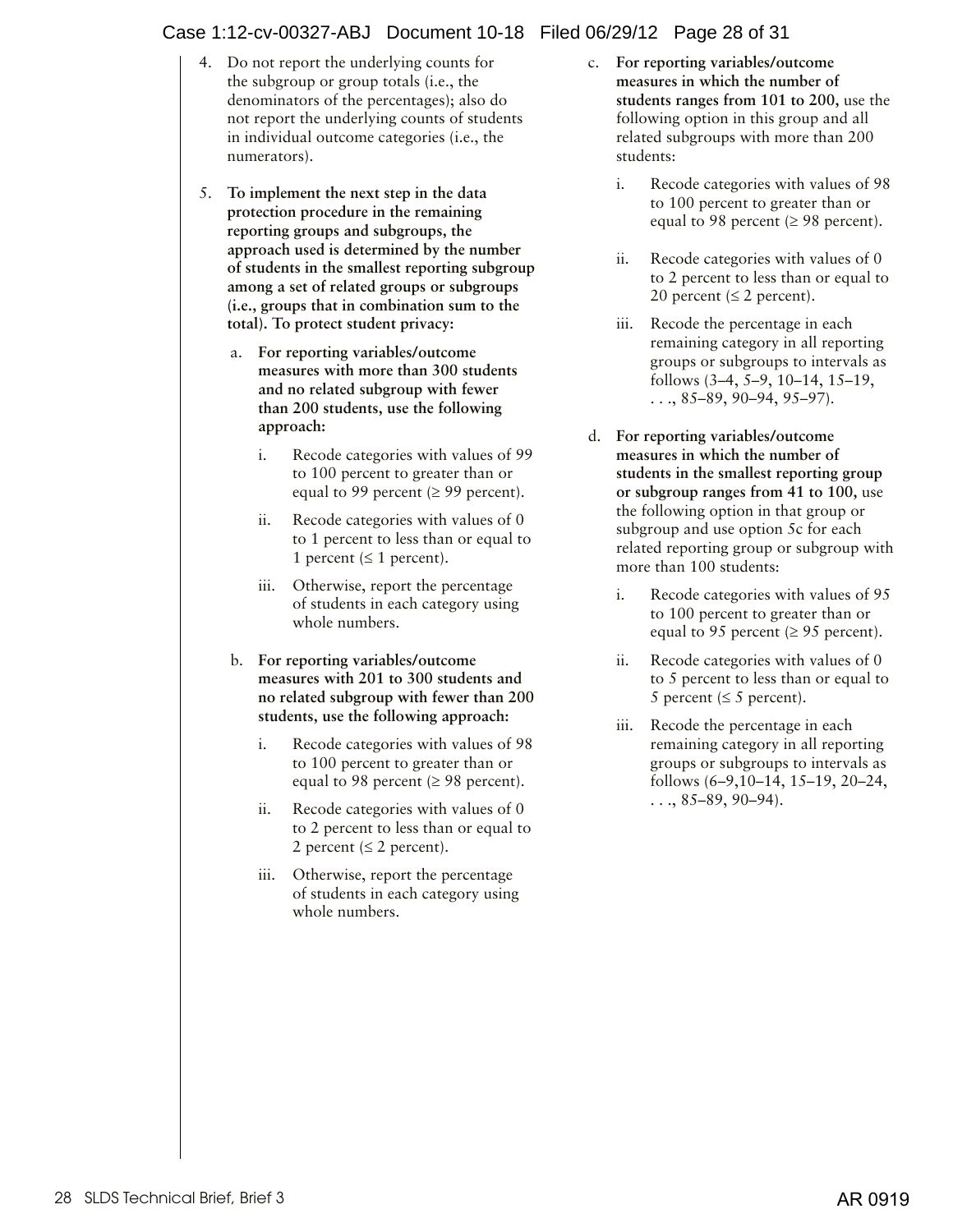#### Case 1:12-cv-00327-ABJ Document 10-18 Filed 06/29/12 Page 29 of 31

- e. **For reporting variables/outcome measures in which the number of students in the smallest reporting group or subgroup ranges from 21 to 40,** use the following option for that group or subgroup, use option 5d for each related reporting group or subgroup with 41 to 100 students, and use option 5c for those with more than 100 students:
	- i. Recode categories with values of 90 to 100 percent to greater than or equal to 90 percent ( $\geq$  90 percent).
	- ii. Recode categories with values of 0 to 10 percent to less than or equal to 10 percent ( $\leq 10$  percent).
	- iii. Recode the percentage in each remaining category in all reporting groups or subgroups to intervals as follows (11–19, 20–29, . . ., 80–89).
- f. **For reporting variables with 10 to 20 students in the smallest subgroup,** use the following option for that group or subgroup, use option 5e for each related group or subgroup with 21 to 40 students, use option 5d for those with 41 to 100 students, and use option 5c for those with more than 100 students:
	- i. Collapse all outcome measures to only two categories, using the same collapsing rules across all subgroups for each outcome measure (e.g., assessment results collapsed to below the proficient level and at or above the proficient level by sex, racial and ethnic groups, disability status, etc.).
- ii. Recode categories with values of 0 to 20 percent to less than or equal to 20 percent ( $\leq$  20 percent), and recode the other category to greater than 80 percent  $(> 80$  percent).
- iii. If both collapsed categories have percents of 21 to 79 percent, recode the percentage in each collapsed category to intervals as follows  $(21–29, 30–39, \ldots, 70–79).$
- 6. For each outcome measure reported at the district level, if results for a group or subgroup have been collapsed, recoded, or suppressed in only one school in the district, apply the same collapsing, recoding, or suppression rule for that group or subgroup in a second school or at the district level (i.e., for any specific measure and group or subgroup, there must be either no school-level data suppressed for a specific subgroup or the data for that subgroup must be suppressed for at least 2 schools or for one school and the district).
- 7. For each outcome measure reported at the state level, if results for a group or subgroup have been collapsed, recoded, or suppressed in only one district in the state, apply the same collapsing, recoding, or suppression rule for that group or subgroup in a second district (i.e., for any specific measure and group or subgroup, there must be either no district-level data suppressed for a specific subgroup or the data for that subgroup must be recoded or suppressed for at least 2 districts).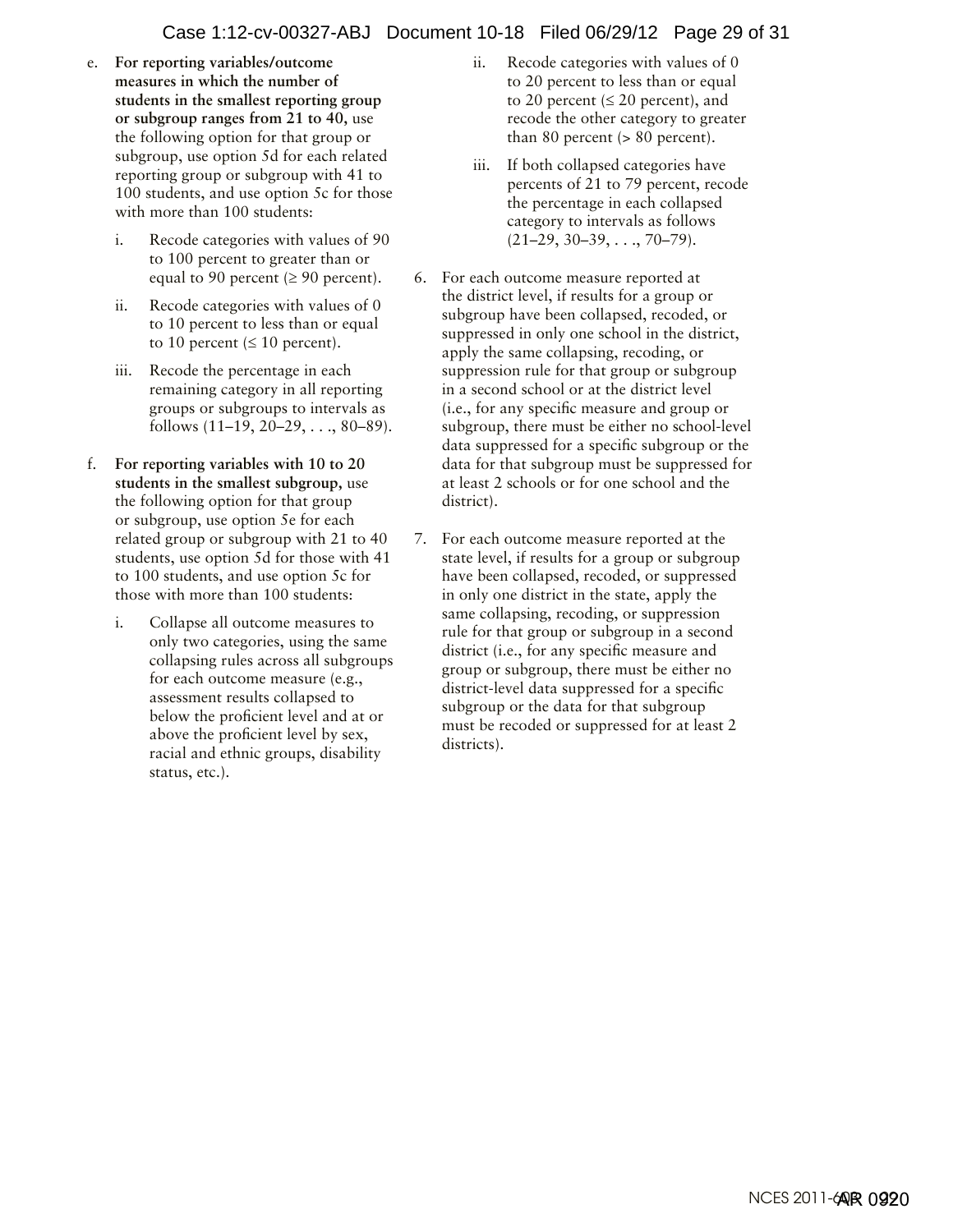#### <span id="page-29-0"></span>Case 1:12-cv-00327-ABJ Document 10-18 Filed 06/29/12 Page 30 of 31

# Summary

This Brief discusses the potential for the disclosure of personally identifiable information in summary school-, district-, and state-level reports from education records using current reporting practices. Building on current best practices, the Brief outlines reporting recommendations. Primarily, the goal of these reporting recommendations is to maximize the reporting of student outcomes while protecting students' personally identifiable information.

While it would be easier to have only one set of reporting recommendations, the reporting rules are intended to maximize the amount of detail that can be safely reported without allowing the disclosure of student outcome measure categories based on small numbers of students. A secondary goal of these recommendations is to maximize uniformity in reporting practices across states in order to facilitate cross-state comparisons.

The recommendation to provide data on enrollment by grade and enrollment by student characteristics that are not identical to those for the day the outcome is measured is intended to prevent the statistical manipulation of the data to recover protected student information. However, this may not always be possible, and in some instances, these data may not change over the course of a school year. Thus, the reporting rules

that are linked to the number of students included in a subgroup are intended to add additional protections by ensuring that, if the subgroup size is known, each reported category could include at least two students. Further, if the subgroup size is not known, each reported category could include at least three students.

There are multiple approaches to statistical data protection. The recommendations here were selected with the goal of maximizing the amount of information that can be released while protecting personally identifiable student information through a relatively straightforward set of rules that can be easily implemented. For those readers wanting to read further on the topic of statistical data protection, please see Duncan et. al. (1993) *Private Lives and Public Policies: Confidentiality and Accessibility of Government Statistics;* Willenborg and de Waal (2001) *Statistical Disclosure Control in Practice;* Federal Committee on Statistical Methodology Working Paper 22, *Report on Statistical Disclosure Limitation Methodology;* and the American Statistical Association, Committee on Privacy and Confidentiality website, *Key Terms/Definitions in Privacy and Confidentiality.*

NCES welcomes input on these recommendations.

# References

- American Statistical Association, Committee on Privacy and Confidentiality. *Key Terms/ Definitions in Privacy and Confidentiality.*  Alexandria, VA: Retrieved from [http://www.](http://www.amstat.org/committees/pc/keyterms.html) [amstat.org/committees/pc/keyterms.html](http://www.amstat.org/committees/pc/keyterms.html) on 6/17/2010.
- Code of Federal Regulations, Title 34—Education, Part 200. *Improving the Academic Achievement of the Disadvantaged, Section 200.7, Disaggregation of Data,* (34CFR200.7). Washington, DC: GPO Access CFR. Retrieved from [http://edocket.access.gpo.gov/cfr\\_2010/](http://edocket.access.gpo.gov/cfr_2010/julqtr/34cfr200.7.htm) [julqtr/34cfr200.7.htm](http://edocket.access.gpo.gov/cfr_2010/julqtr/34cfr200.7.htm) on 10/10/2010.
- Code of Federal Regulations, Title 34—Education, Part 99. *Family Educational and Privacy Rights,*  (34CFR99). Washington, DC: GPO Access e-CFR. Retrieved from [http://ecfr.gpoaccess.gov/](http://ecfr.gpoaccess.gov/cgi/t/text/text-idx?c=ecfr&sid=44d350c26fb9c ba4a156bf805f297c9e&tpl=/ecfrbrowse/Title34/34cfr99_main_02.tpl) [cgi/t/text/text-idx?c=ecfr&sid=44d350c26fb9c](http://ecfr.gpoaccess.gov/cgi/t/text/text-idx?c=ecfr&sid=44d350c26fb9c ba4a156bf805f297c9e&tpl=/ecfrbrowse/Title34/34cfr99_main_02.tpl) [ba4a156bf805f297c9e&tpl=/ecfrbrowse/](http://ecfr.gpoaccess.gov/cgi/t/text/text-idx?c=ecfr&sid=44d350c26fb9c ba4a156bf805f297c9e&tpl=/ecfrbrowse/Title34/34cfr99_main_02.tpl) [Title34/34cfr99\\_main\\_02.tpl](http://ecfr.gpoaccess.gov/cgi/t/text/text-idx?c=ecfr&sid=44d350c26fb9c ba4a156bf805f297c9e&tpl=/ecfrbrowse/Title34/34cfr99_main_02.tpl).
- Duncan, George T., Jabine, Thomas B. and de Wolf, Virginia A., Editors. (1993). *Private Lives and Public Policies: Confidentiality and Accessibility of Government Statistics.* Panel on Confidentiality and Data Access, National Research Council. Washington, DC: National Academy Press.
- Federal Register, Office of Management and Budget, *Implementation Guidance for Title V of the E-Government Act, Confidential Information Protection and Statistical Efficiency Act of 2002 (CIPSEA),* Washington DC: Vol. 72, No. 115 / Friday, June 15, 2007. Retrieved from [http://www.whitehouse.gov/sites/default/files/](http://www.whitehouse.gov/sites/default/files/omb/assets/omb/fedreg/2007/061507_cipsea_guidance.pdf) [omb/assets/omb/fedreg/2007/061507\\_cipsea\\_](http://www.whitehouse.gov/sites/default/files/omb/assets/omb/fedreg/2007/061507_cipsea_guidance.pdf) [guidance.pdf](http://www.whitehouse.gov/sites/default/files/omb/assets/omb/fedreg/2007/061507_cipsea_guidance.pdf) on 9/9/2010.
- Office of Management and Budget, Federal Committee on Statistical Methodology, (2005). Statistical Policy Working Paper 22, *Report on Statistical Disclosure Limitation Methodology.*